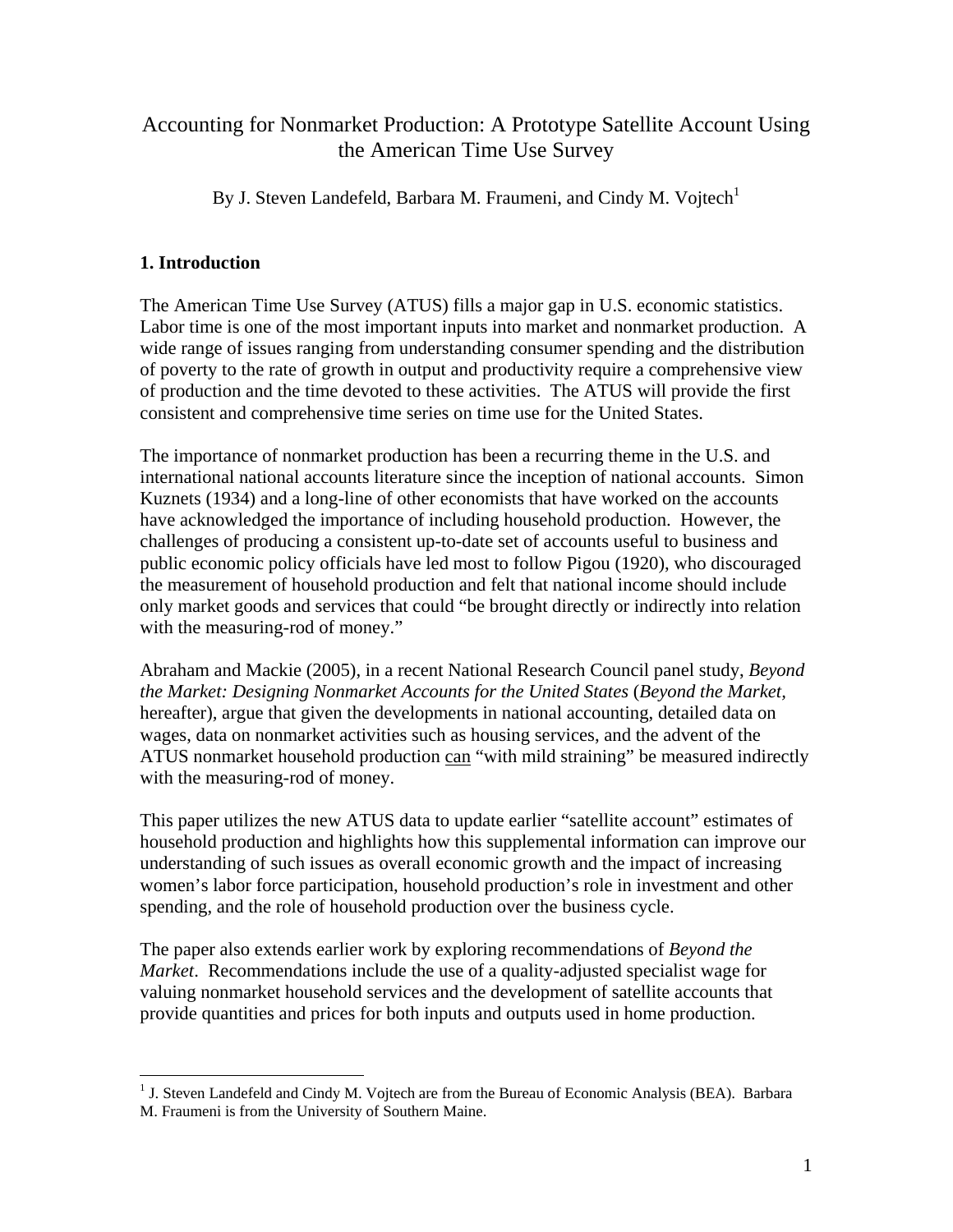### **2. Satellite Accounts**

One of the impediments to the development of nonmarket accounts was that the expansion of the accounts to include what were sometimes perceived as arbitrary and uncertain imputations for nonmarket activities would overburden the existing accounts and reduce their accuracy, credibility, and usefulness for analyzing, projecting, and managing market policies and activities. Two developments have helped to reduce such concerns. The first was the decision by the System of National Accounts—the international guidelines for national accounting—to recommend the use of satellite accounts for nonmarket activities rather than the expansion of existing accounts. Such accounts would allow for experimentation with changes in scope and measurement for national accounts in the form of supplementary accounts. These accounts would be consistent with and could be used with the existing national accounts without diminishing the usefulness of the core accounts.

A second and related school of thought that developed was that these accounts should be limited to production activities, or near-market activities, that can be substituted for, or contribute to, market activity. They also should be valued using proxies for market prices. In Pigou's words, they can be valued indirectly "with the measuring-rod of money." This decision removed normative measures of welfare and other subjective measurement issues where economic accountants have no comparative advantage from active debate and facilitated work moving forward on the more tractable components of estimating household production.

All of these developments in thinking are included as recommendations by the National Research Council Panel's *Beyond the Market* report:

- Nonmarket estimates for household production should be developed in the form of satellite accounts and treated consistently with their market analogs in the national income and product accounts (NIPAs).
- Household production satellite accounts should focus on the production of goods and services, including only those household activities that could be readily accomplished using market substitutes for household members' time.
- Household production should be valued using replacement cost. For household time inputs to production this would be a replacement wage—the market wage of a specialist (plumber, cook, or accountant) adjusted for differences in skill and effort between home and market production.

## **3. ATUS and Time Series Continuity**

Many of the uses of household production accounts require time series. With time series one can measure the effect of such developments as the shift from nonmarket to market production on economic growth, its effect on trends in consumer spending on durables, or the role of household production in buffering and reducing the volatility in total (market and nonmarket) production.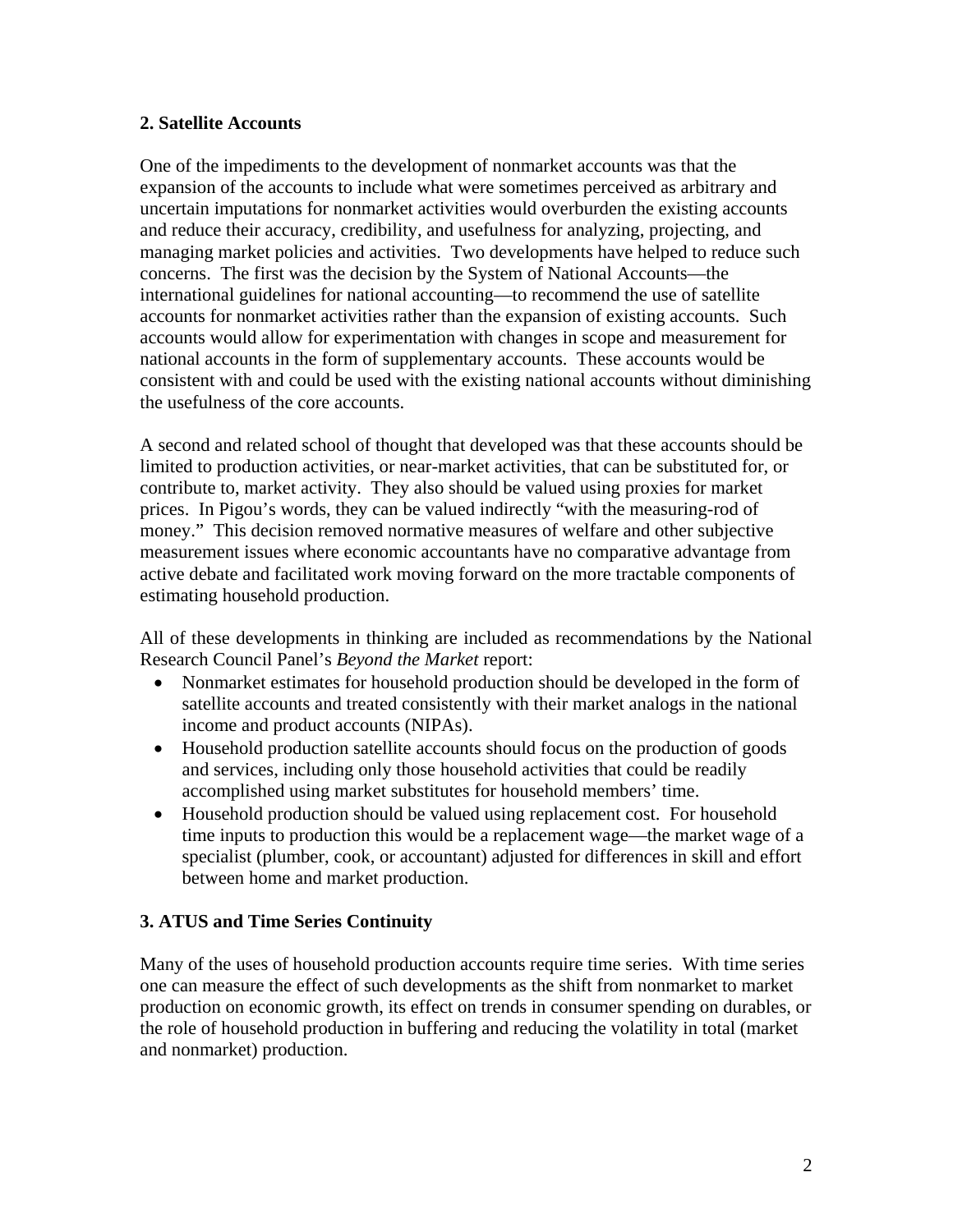Over time, the ATUS—which is an annual survey—will produce a consistent time series, which is a significant advantage over other periodic surveys conducted in the United Kingdom and other countries. For example, periodic samples, that produce information on differences in work between employed and unemployed men and women can be used to estimate the effect of business cycles on total and household production. However, they cannot estimate what the actual effect of prolonged unemployment on household production during a cyclical downturn will be (relative to the differences recorded between employed and the mainly transitionally-unemployed individuals during a nonrecession survey year).

There have been a number of time use surveys conducted in the United States including those conducted at the University of Maryland in 1965-66, 1975-76, and 1981 (Juster and Stafford 1985) and at the University of Maryland in 1985, 1992-94, and 1999 (Robinson and Godbey 1999). These surveys used differing sample designs and were of much smaller sample size than the ATUS survey. Table 1 presents results for definitionallysimilar categories for household production used in the ATUS and past time use surveys. The detailed ATUS activity data were aggregated to these groupings that matched past surveys (see Appendix 1 for the mapping). Most matches were fairly straightforward, but for "Animal, plant care" and "Yard, outdoor work," the ATUS could not be mapped to these categories without double-counting so the two categories were combined into "Animal, plant, yardwork."

How much of the difference in the results from the various surveys is to cognitive factors, sample design, sample size, response rates (and potential reporting biases) as opposed to such economic factors such as the rising market opportunity cost of women's time is unknown.<sup>2</sup> However, one important factor in the increase in child care time (and corresponding decrease in other categories of time) may be the result of a special ATUS probe for child care that was intended to address the apparent underreporting of child care in earlier surveys.

Without additional information on the consistency of the time series, for purposes of this paper we assume that aggregate hours for household production by population group are consistent and that the differences over time, for the most part, reflect economic and behavioral differences not differences due to cognitive, sample design, and other surveyrelated factors. We also make the heroic assumption that hours across major categories are roughly consistent. (Most of the estimates used for this paper are based on aggregate hours, but the specialist/replacement wage estimates—described below—use the distribution of household production hours across categories and will be affected by inconsistencies.) Table 2 compares the time use surveys weighted by population composition, the same weights used in aggregating the household accounts presented in this paper.

### **4. Household Production Satellite Account Estimates, 1946-2004**

 $\overline{a}$ 

 $2$  Under a grant from the Glaser Foundation, the Yale Program on Nonmarket Accounts is currently researching and sponsoring several papers analyzing time use surveys and their continuity. We will attempt to incorporate the findings from these studies in future research.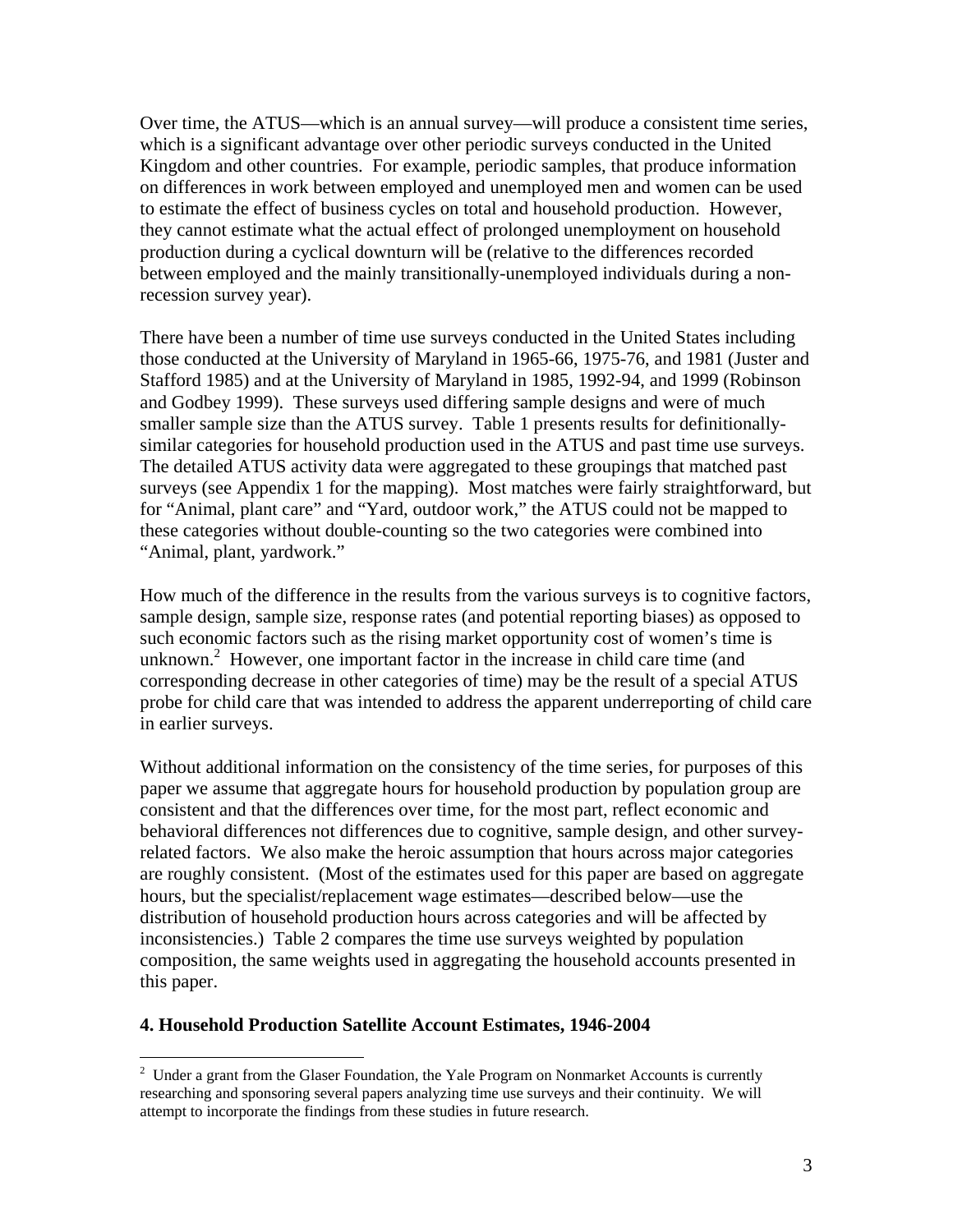The satellite estimates presented in this paper adjust the NIPA gross domestic product (GDP) to show households as producers and consumer durables as investment for production. These household production satellite accounts also incorporate a return to government capital related to household production.<sup>3</sup>

Similar adjustments have been shown in previous studies, including Landefeld and McCulla  $(2000)$ .<sup>4</sup> However, this study extends this work by: (a) incorporating the new ATUS data; (b) narrowing the contribution of government capital to those types most related to household production; (c) examining the effect of satellite account on volatility; and (d) using alternative methods for valuing unpaid work, including quality adjustment wages as recommended by *Beyond the Market*.

## **5. Adjustments to NIPA GDP Accounts**

Table 3 and Table 4 compare the household production satellite accounts to the NIPA accounts and present the adjustments necessary to include household production in NIPA GDP.

*Household labor and capital.* To maintain the double-entry national accounts, nonmarket household labor and capital are added both to the production side and to the income side, GDP and gross domestic income (GDI), respectively. These additions fully account for household production and household labor income. By recognizing households as part of production, the adjusted accounts also reclassify capital goods purchased by households, consumer durables, as investment.

While the income side of the accounts is not shown here, the value of nonmarket household services is added to compensation of employees. The services of consumer durables are added to personal income receipts on assets.

To clarify the revised treatment of the household, the summary tables shown in Table 3 and Table 4 have slightly rearranged the order of GDP components from their presentation in the NIPAs. Investment in residential structures is moved from "gross business investment" and included in a new category "investment" under the renamed category "personal consumption expenditures and investment." Purchases of consumer durables are also moved to the new investment category. The value of nonmarket household services and the services of consumer durables are added to services in personal consumption expenditures (PCE).

*Other changes and adjustments.* The other major change in the satellite accounts presented here is to include services of government capital related to household production. The only types of government capital included in this measurement are

 $\overline{a}$ <sup>3</sup> Capital services are attributed to government capital stocks in education, health care, and roads.<br><sup>4</sup> See Eigner (1080), Jorganson and Fraumani (1087), Kandrigk (1070), and Buggles and Buggles.

<sup>&</sup>lt;sup>4</sup> See Eisner (1989), Jorgenson and Fraumeni (1987), Kendrick (1979), and Ruggles and Ruggles (1970) for other examples.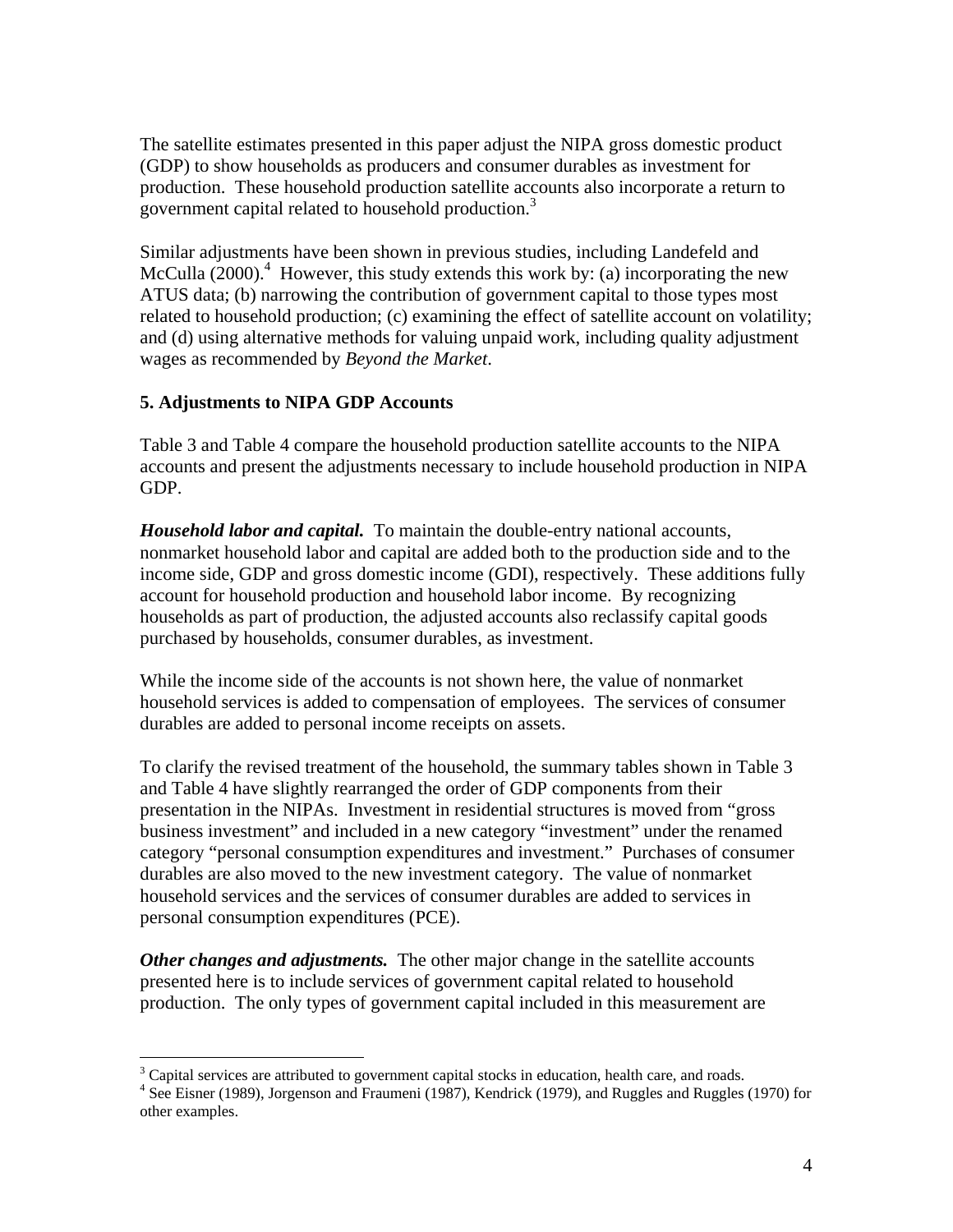education, health care, and roads. Only half of the total services from government structures in "highways and streets" are included in the measures.<sup>5</sup>

### **6. Estimates and Their Impact on Growth**

1

Table 3 and Table 4 show the impacts to the existing GDP accounts between 1946 and 2004 by including household nonmarket services, services of consumer durables, and services of the specific types of government capital. The adjustments decrease GDP growth over the entire period from a 7.1 percent annual rate to a 6.8 percent annual rate.<sup>6</sup> The flatter growth shows that market production grew at a faster rate as women entered the labor force and household production grew at a slower rate. In other words, the adjustments to the NIPA accounts increased GDP by 48 percent in 1946 and 26 percent in 2004. Including household production also decreases the volatility in GDP growth. The variance for NIPA GDP annual growth is 9.6 percentage points versus 8.3 percentage points in the satellite account.

While the adjustments to include household production change many component growth rates, the relative component contributions remain the same. Personal consumption expenditures is still the largest contributor to GDP growth, followed by government, investment, and net exports.

*Household nonmarket services.* Household nonmarket services is the largest adjustment to create the household production accounts. It is calculated by applying private household (housekeeper) compensation to the household production hours reported by time use surveys. (Table 1 presents the time use surveys used.) Nonmarket hours are interpolated between survey years (1981, 1985, and 2003). Nonmarket hours per type of person are held at 1981 levels for 1946-1980, but aggregate household hours change over time as the composition of the population changes, the mix of employed men and women and not employed men and women. Household production hours are aggregated by population categories (employed females, not employed females, employed males, and not employed males).

Between 1946 and 2004, household nonmarket services grew at a 5.5 percent annual rate, 1.6 percentage points slower than NIPA GDP. Nonmarket services made up 42 percent of NIPA GDP in 1946 and 18 percent in 2004. This shift in sources of production reflects the increase in women's civilian labor force participation rates from 31 percent in 1946 to 59 percent in 2004. Men's civilian labor force participation rates over the same time period declined from 83 percent to 73 percent.<sup>7</sup> The production shift also demonstrates the changing opportunity costs between market and nonmarket work. In

<sup>&</sup>lt;sup>5</sup> The 50 percent-share of government roads services is based roughly on car passenger mileage adjusted to exclude commuting to work, buses, and trucks as reported by the Census Bureau for 2000. Applying the same percentage for the entire 1946-2004 period is admittedly arbitrary.

<sup>&</sup>lt;sup>6</sup> Given the absence of output price data for household production and government capital services, no inflation-adjusted, real, estimates are used in this presentation. 7

 $\frac{7}{1}$  Figures are from the Current Population Survey (CPS) data published by the Bureau of Labor Statistics (BLS). Note that the 1946 data is based on an earlier version of the CPS which included people 14 years and older. The current survey includes people 16 years and older.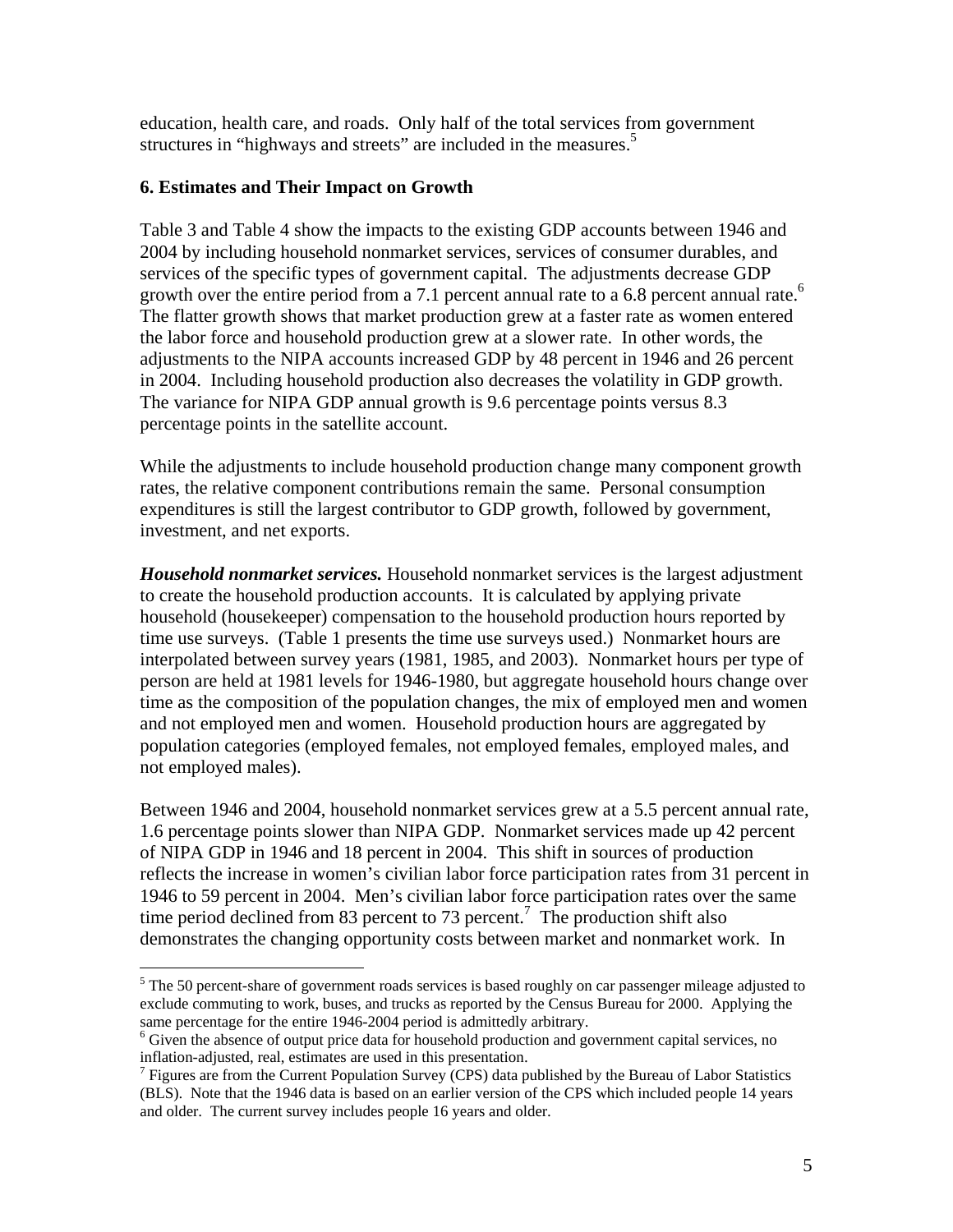1946, the average compensation for household workers was 56 percent of the amount received by employed workers (\$1,413 vs. \$2,545). By 2004, this rate had dropped to 31 percent (\$16,464 vs. \$53,953).

*Services of consumer durables.* The inclusion of the services of consumer durables raises NIPA GDP by 5 percent in 1946 and by 7 percent in 2004, reflecting the increased reliance on technology and household appliances for household production as more labor hours shifted to the workplace. The household capital-labor ratio, as measured by the chained-dollar net stock of consumer durables per person engaged in household production, increased at an annual rate of 4.1 percent between 1946 and  $2004$ .<sup>8</sup> The capital-labor ratio for private nonresidential capital increased at an annual rate of only 1.8 percent over the same time period. This substitution of capital for labor in household production also reflects the lower relative price change. Between 1946 and 2004, the price of consumer durables rose at a 1.7 percent annual rate compared to a 2.8 percent annual rate for private nonresidential capital.

*Government capital.* Including an additional return to government capital related to education, health care, and roads increases NIPA GDP by 1 percent in 1946 and in 2004. This steady relationship reflects the consistent government investment in these types of capital in relation to GDP growth. Government net stocks in education, health care, and roads grew at a 7.4 percent annul rate over the entire period. Education capital net stocks showed the strongest growth of 8.1 percent over the same period.

*Income*. Measures of income are also affected by the adjustments. Household production increased labor income by 78 percent in 1946 and by 31 percent in 2004. Using a broader measure of income, personal income grew at a 6.8 percent annual growth rate in the household production accounts compared to a 7.1 percent rate in the NIPAs.

*Savings and investment.* The levels of personal investment and personal saving significantly increase by including household production. However, the growth rate of private investment does not change from an annual rate of 7.4 percent. Consumer durables increased private investment by 51 percent in 1946 and 2004. Gross savings grew at an annual rate of 6.9 percent during the entire period in the household production accounts compared to 6.6 percent in the NIPAs.

## **7. Estimates and Their Impact Comparing Robinson (1985) to ATUS (2004)**

Not surprisingly, incorporating the results from the 2004, has little impact on the composition and growth of GDP. The larger effects are from the later sub-period 1985- 2004.

NIPA GDP growth between 1985 and 2004 was 5.5 percent as compared to 5.1 percent when household production is included (see Table 8—"Existing" and "Housekeeper" columns). This reflects continued increases in women's labor force participation. During

 $\overline{a}$ 

<sup>&</sup>lt;sup>8</sup> People aged 16 years are older as reported by the CPS data is used to estimate the number of people engaged in household production.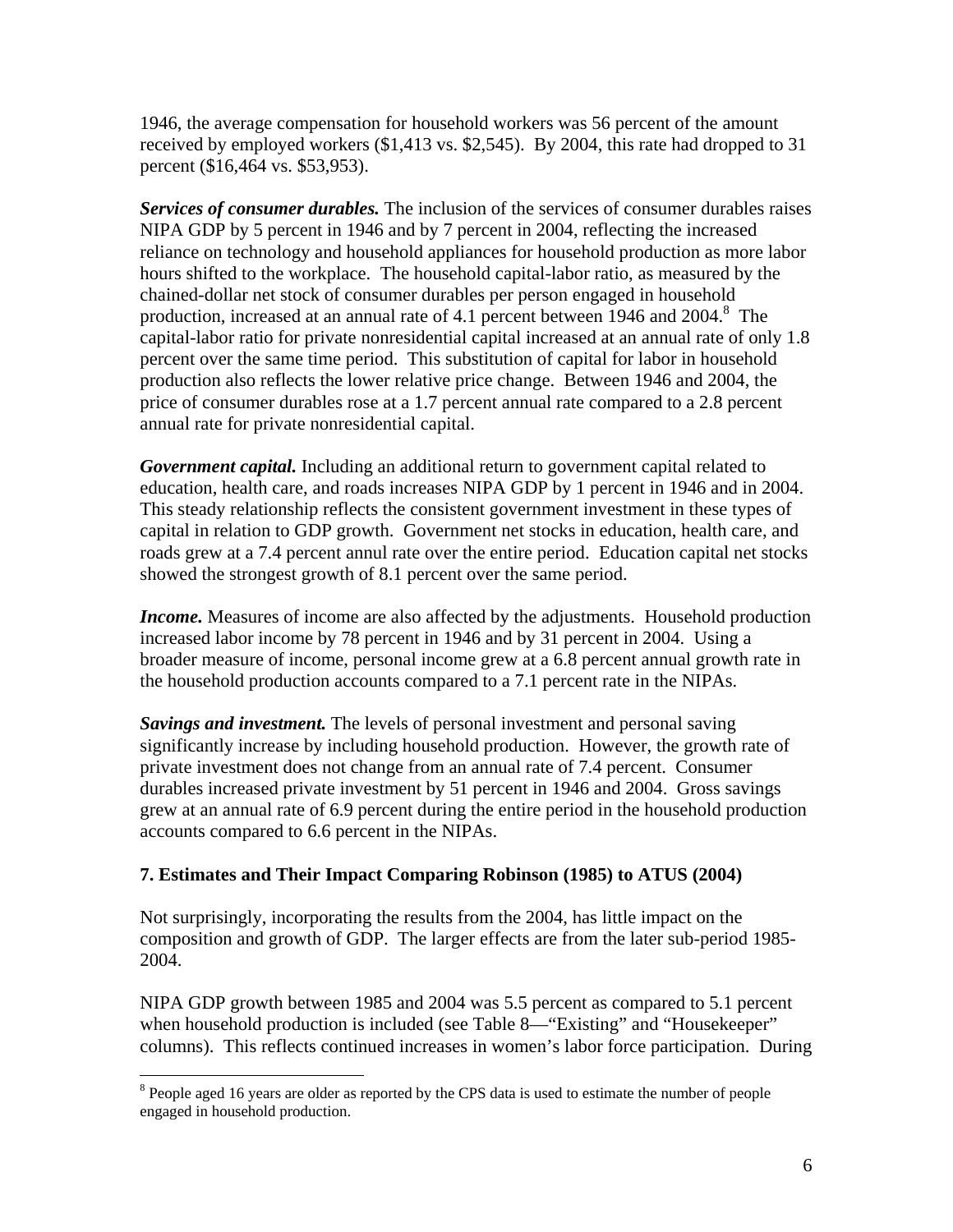this period, female labor force participation increased from 54 percent to 59 percent and average household production hours of women worked dropped from 33.3 to 28.2 hours.

However, as illustrated in Table 6, most of the 5.1 hour reduction in average women's hours spent in household production is not the result of a higher percentage of women being employed. Household production hours of both employed and not employed women dropped over this period. If the 2004 household production hours are applied to the 1985 employment status for women, it can be seen that the average household production hours would have only dropped 0.5 hours, from 28.6 to  $28.2$  hours.<sup>9</sup> Other economic and behavioral effects—such as the increasing opportunity cost per hour of nonmarket work and the rapid decline in the price of labor-saving household consumer durables and appliances—account for the 4.4 hours of the reduction in average hours in household production, from 32.5 to 28.2 hours.

According to NIPA data, the differential between the average hourly compensation of all workers as compared to household workers widened from \$7.75 to \$18.02 between 1985 and 2004 (see Table 7). The price of all consumer durables, including home computers and software dropped at a 0.3 percent annual rate during this period and the price of kitchen and other household appliances dropped at a 0.8 percent rate. Interestingly, the personal consumption expenditures price index for purchased meals increased faster (3.0 percent annual rate) than that of food purchased for consumption at home (2.5 percent annual rate). However, if one looks at the weighted cost of home meal production using data from the NIPAs and the household satellite account and the prices for labor, purchased food, consumer durables, and housing services—it can be seen that the rising opportunity cost of nonmarket time results in the price index for food cooked at home to increase approximately 3.1-3.4 percent between 1985 and 2004, which is above the 3.0 percent rate of increase in restaurant meals (see Table 7).

In contrast to changes in employed women's hours, the cost-based household production satellite account results can shed little light on the reduction in household production hours for not employed women  $(33.3 \text{ hours} \text{ vs. } 28.2 \text{ hours} - \text{Table 2}).$ <sup>10</sup> One explanation for the decrease in women cooking hours (7.0 to 3.9) might be increased productivity in household production (such as the increased variety and quality of packaged, preprepared, and frozen foods), but absent an output-based measure of household production this cannot be assessed. $11$ 

There was a decline in men's labor force participation rates between 1985 and 2004, but this had little effect because average household production hours for men did not rise to offset the reduction in household production hours for employed women. Average household production hours for employed men were unchanged at 15 hours while the average of hours for men who were not employed dropped from 21 to 19 hours.

 $\overline{a}$ 

<sup>&</sup>lt;sup>9</sup> The numbers do not add due to rounding.

<sup>&</sup>lt;sup>10</sup> Note that in all calculation of not employed persons, the measurements include both CPS definitions of unemployed and persons not in the labor force.

 $11$  Although productivity may explain part of the decline, much of it may be a demographic phenomena the reduction in the number of children and clutter—in the home during this period.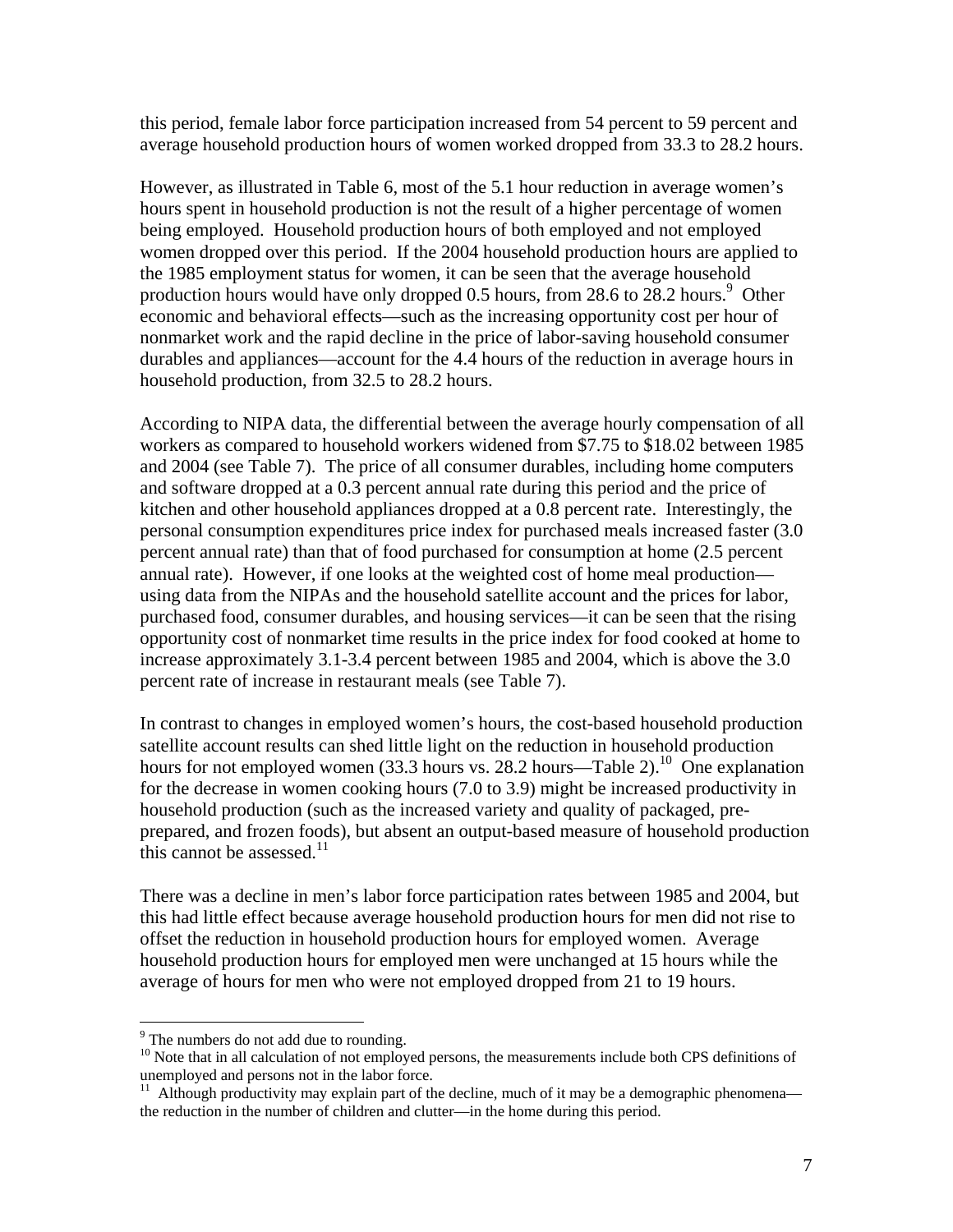A final feature of the 1985-2004 results worth noting is the impact of household production on volatility. As noted above, for the entire 1946-2004 period counting household production reduces the volatility of nominal GDP as household production tends to be countercyclical. For the 1985-2004 period, however, counting household raises measured volatility. The variance for GDP is increased from 1.6 percentage points to 2.6 percentage points. This increase is the result of the increase in the sensitivity of the wages of household workers to cyclical downturns (see Figure 2). During the last downturn, the compensation of household workers dropped from a peak of \$7.83 per hour in 2000 to \$6.78 in 2002 before rebounding in 2003.

# **8. Alternative Estimates of Household Production Time Inputs**

Table 8 presents alternative satellite account estimates based on different methods for valuing household time in 1985 and 2005. This table is organized as follows:

- Column 1 for each year and the growth rate is simply the NIPA GDP estimate.
- Column 2 is the satellite account estimate using the house keeper wage for valuing household production time (the satellite account as presented above).
- Column 3 uses "specialist" wages for valuing each of the 11 categories of household production. For example, janitorial services wages are used for valuing cleaning time and professional and business services wages are used for household management time (see Appendix 2).
- Column 4 uses judgemental approximations of quality-adjusted replacement cost as recommended in *Beyond the Market*. This approach recognizes that while the average person's productivity in making toast may be equivalent to a professional chef, it is probably lower than that of a roofer in replacing a roof. For those types of work, the specialist wage should be adjusted to reflect the average person's lower productivity (see Appendix 2 for quality adjustment factors).
- Column 5 shows the opportunity cost approach, which is estimated here using the average wage for all workers. This method is not recommended by *Beyond the Market*. As they note, while there is a large consumption value in household production (which is why high-waged physicians' work in the garden or cook for their guests), surveys consistently indicate that there is also a large positive consumption value in paid work that is not counted.
- Column 6 is for reference and simply shows what the satellite account would look like if minimum wages were used in valuing household production time inputs.

The first feature that comes out of this comparison is that in measuring trend growth in production, the method used makes little difference. The growth rate for NIPA GDP over the 1985-2004 period was 5.5 percent. The alternative household production satellite account growth rates for all scenarios are 5.1 percent, except for the specialist method, which was 5.0 percent.

In terms of levels, as might be expected, the highest level is produced by the opportunity cost measure, followed by the specialist, quality-adjusted specialist, housekeeper, and minimum wage measure. Measured as share of NIPA GDP, the opportunity cost value of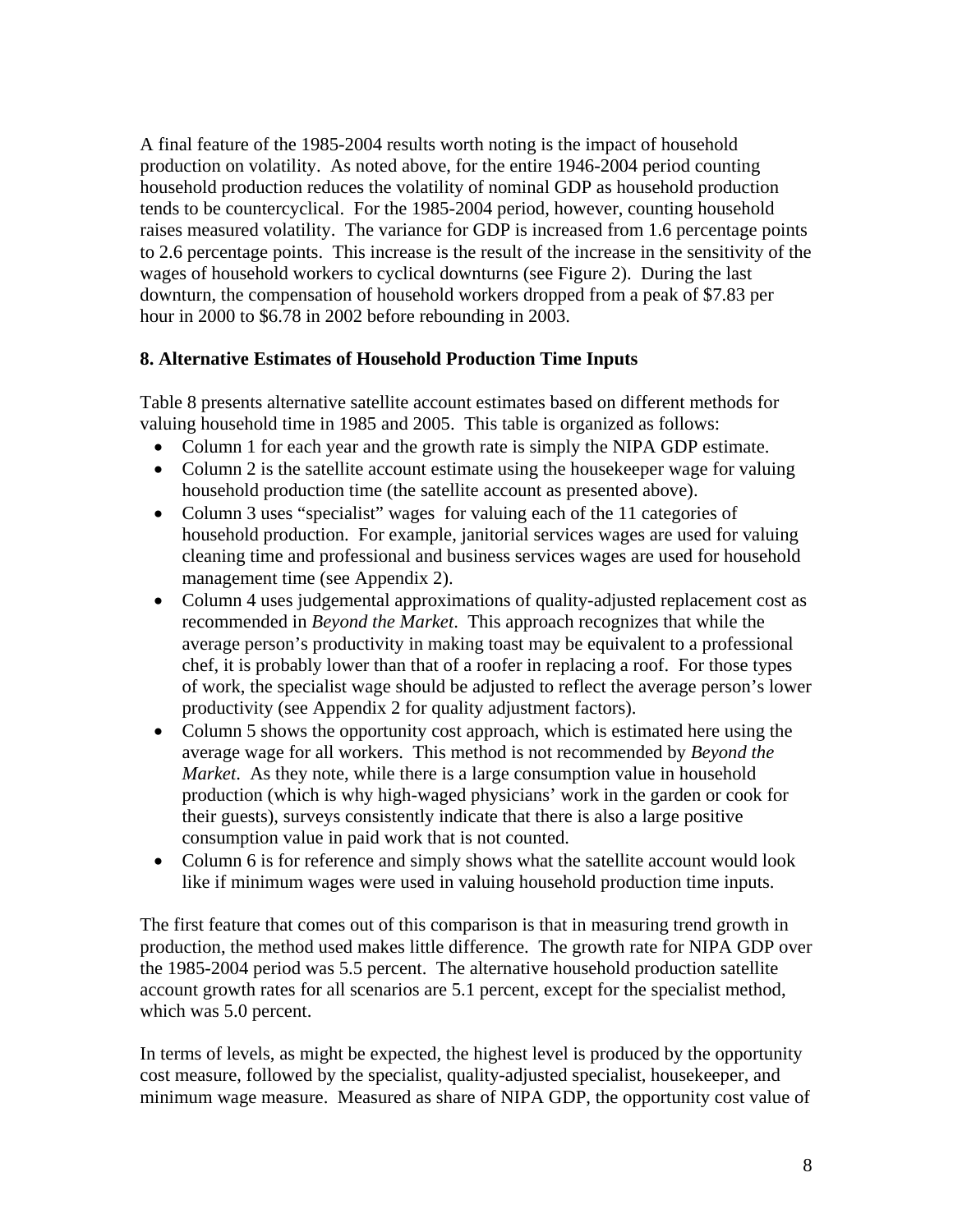unpaid household product is 58 percent of GDP in 2004 as compared to 23 percent for the specialist, 19 percent for the quality-adjusted specialist, 18 percent for the housekeeper, and 12 percent for minimum wage.

Where the estimates do differ is in the volatility of overall GDP and the trend and volatility in unpaid household product. As illustrated in Figure 2, the opportunity cost measure based on the average wages of all workers rises much faster and with less volatility than the series based on lower-income housekeeper and minimum-wage workers.

## **9. Output-based Estimates**

An important criterion of the double-entry national accounts, which is echoed in *Beyond the Market* recommendation, is that:

"Nonmarket accounts should measure the value and quantity of outputs independently from the value and quantity of inputs whenever feasible." (Recommendation 1.3)

Without such estimates, it is not possible to measure contributions and sources of real economic growth from household productions, improvements in the productivity of household production, and a number of other questions that nonmarket accounts could address. One difficulty in implementing this recommendation is the absence of data on household products, such as meals cooked, number of children cared for, loads of laundry, lawns mowed, decks built, and shopping trips taken. The other problem is the difficulty in finding an appropriate price for a near market equivalent.

The United Kingdom recently produced experimental output-based household production accounts. These innovative accounts point to the possibilities as well as the challenges in producing such accounts.

The largest single category of the U.K. household production output-based accounts is owner-occupied housing, which is measured by what is equivalent to owner-occupied housing services plus the unpaid household time spent on furnishing and maintenance. The owner-occupied estimate—both in the United States and the U.K.—is based on market-rent and the U.K. time use is similar to that estimated in this article. Both of these magnitudes are included in the satellite account estimate presented in this article, and the largest subcomponent owner occupied rent is included on the income and product side of the NIPAs and valued separately. Thus, the largest of the eight components of the U.K experimental estimates is not new information that is likely to help in analyzing changes in the productivity of household production, especially with respect to the major uses of household time, which include cooking, cleaning, shopping, and child care.

Another large category in the U.K. estimates is transportation. The source of data on household output is miles traveled by parties of individuals as reported in their National Travel Survey. The United States has some roughly similar data, but the challenge is in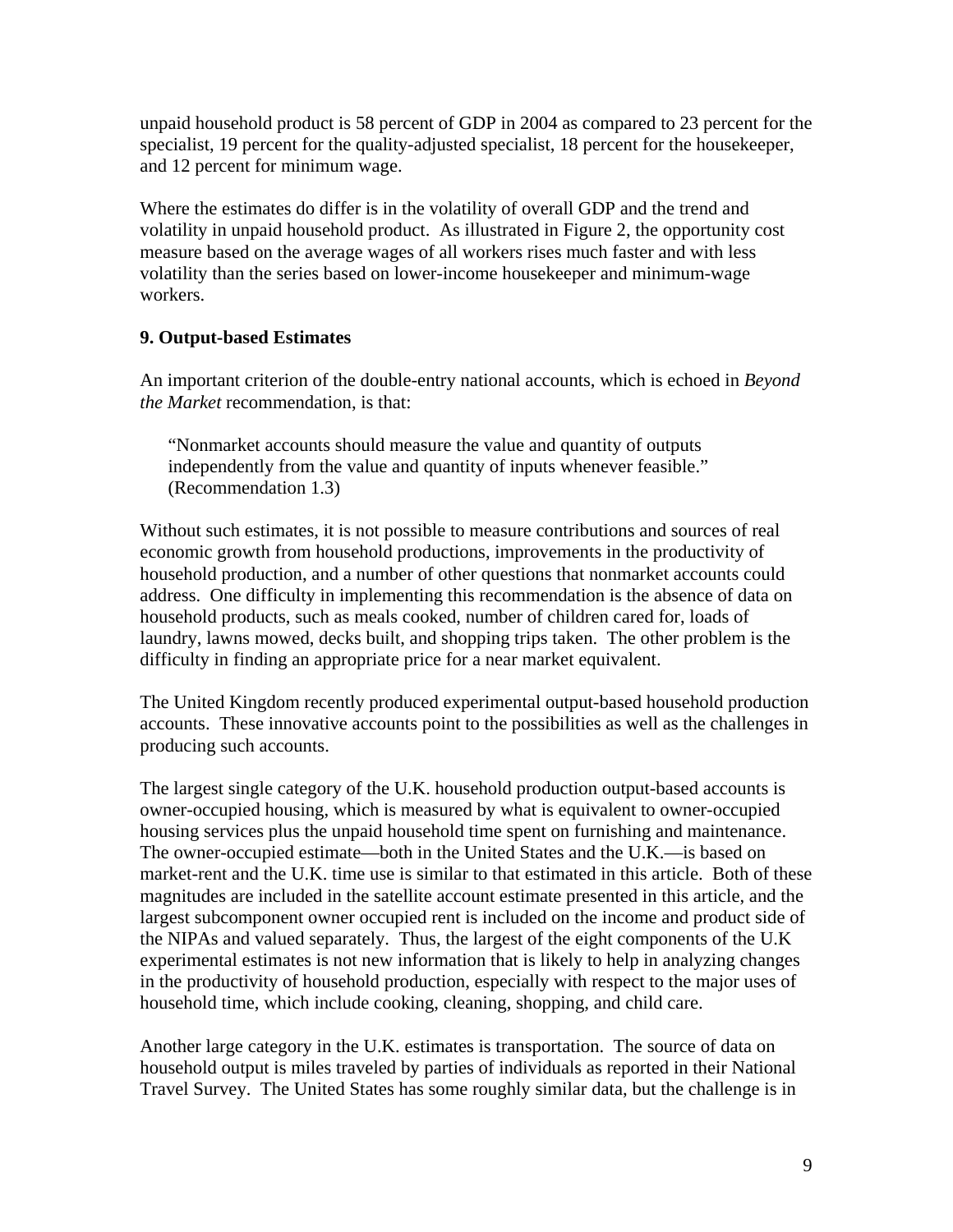finding an appropriate near market price for these activities. The U.K estimates use the per-mile price of a taxi booked in advance adjusted for the number of passengers. It is not clear that this is close enough to be an equivalent for household travel and the use of such a price index for all household trips—rural, suburban, and urban—for the United States would produce a disproportionately large estimate for this category of time use.

The U.K. child care estimate is actually closer to a specialist-based input estimate than a market-out based estimate. The U.K estimate is based on what appears to be a largely administratively-determined "child-care hour required" estimate multiplied by a live-in nanny's wage. A preferable measure would be an estimate of actual hours of child care from a time use survey multiplied by the hourly fee for a licensed day care center. This would not only cover the labor costs associated with the child care provider, but the capital and intermediate inputs required by the market sector in producing child care.

Other time use categories valued by the U.K. estimates are nutrition and laundry. The U.K. is fortunate in having such data as price information from the "Eating Out" section of their National Food Survey, meal composition from a private survey, and average number of wash loads per household per week. Substantial research and data collection would probably be required to develop such quantity and price data for the United States.

### **10. Conclusions**

The ATUS represents the opening of a new and exciting frontier in economic measurement. With time series data and the rich micro data set associated with the ATUS, it will be possible to more accurately measure time use and its impact on a number of important economic areas, such as the analysis of consumer demand for items ranging from consumer durables to health care. Other expansions that would be possible—with parallel expansions in related source data—include satellite input-output accounts for household production, independent measurements of the inputs and outputs of household production, the cyclical impact of household production, as well as the impact on poverty and other statistics of household production.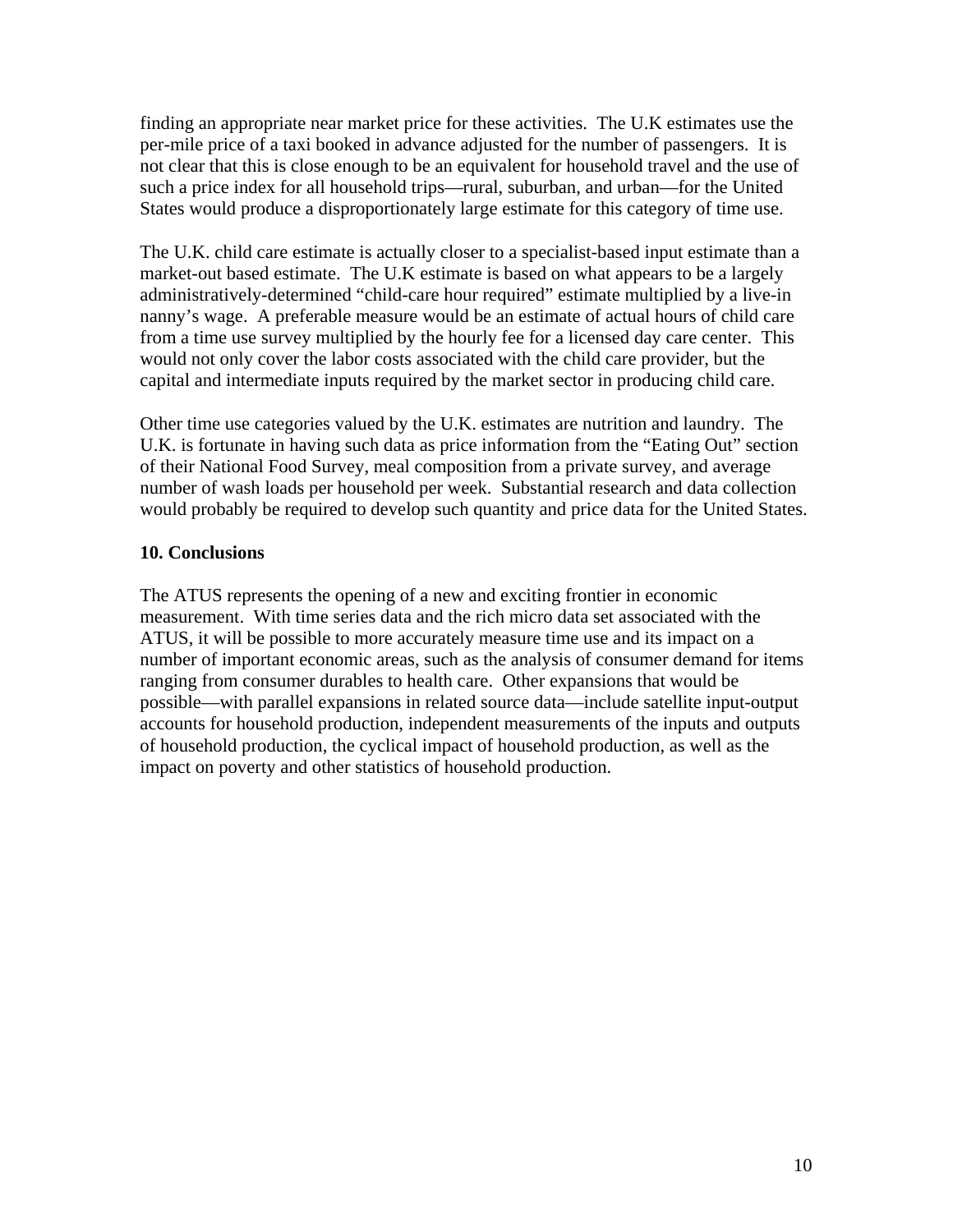#### **References**

- Abraham, Katharine G. and Christopher Mackie, eds. 2005. *Beyond the Market: Designing Nonmarket Accounts for the United States*. Washington, DC: The National Academies Press.
- Commission of the European Communities, International Monetary Fund, Organisation for Economic Co-operation and Development, United Nations, and World Bank. 1993. *System of National Accounts 1993*. Paris: Organisation for Economic Cooperation and Development.
- Eisner, Robert. 1989. *The Total Incomes System of Account*. Chicago: University of Chicago Press.
- Francis, Perry and Harminder Tiwana. 2004. "Unpaid Household Production in the United Kingdom, 1995-2000," *Economic Trends*, London: Office for National Statistics, No. 602 (January), pp. 58-66.
- Jorgenson, Dale W. and Barbara M. Fraumeni. 1987. "The Accumulation of Human and Non-Human Capital, 1948-1984," in *The Measurement of Saving, Investment, and Wealth*, R.E. Lipsey and H. Tice, eds. Chicago: University of Chicago Press, pp.227-282.
- Juster, F.T. and F. Stafford. 1985. *Time, Goods and Well-Being*, Ann Arbor, MI: Institute for Social Research.
- Kendrick, John W. 1979. "Expanding Imputed Values in the National Income and Product Accounts," *Review of Income and Wealth*, Series 25, No. 4 (December), pp. 349-363.
- Kuznets, Simon. 1934. "National Income 1929-1932." Senate Document No. 124, 73<sup>rd</sup> Congress, 2nd Session, Washington, DC: U.S. Government Printing Office.
- Landefeld, J. Steven and Stephanie H. McCulla. 2000. "Accounting for Nonmarket Household Production within a National Accounts Framework," *Review of Income and Wealth*, Series 46, No. 3 (September), pp. 289-307.
- Pigou, Arthur C. 1920. *The Economics of Welfare*. 4<sup>th</sup> ed., London: Macmillan Press.
- Robinson, John and Geoffrey Godbey. 1999. *Time for Life: The Surprising Ways American Use Their Time*, 2n ed., University Park, PA: Pennsylvania State University Press.
- Ruggles, Nancy and Richard Ruggles. 1970. *The Design of Economic Accounts*, New York: National Bureau of Economic Research.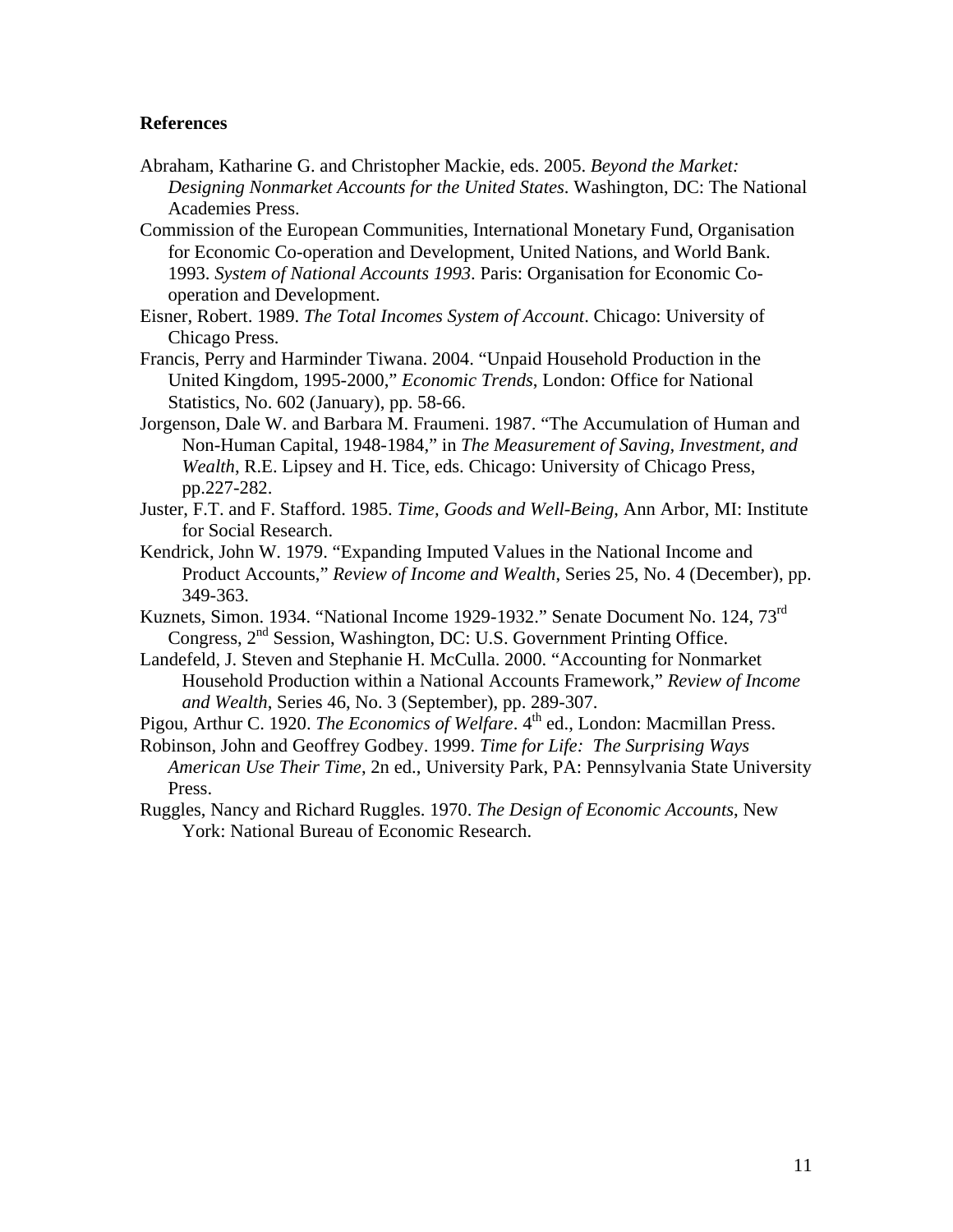

### **Figure 1. NIPA GDP and Household Production GDP Annual Growth Rate, 1946-2004**

Source: BEA NIPA table 1.1.5 and calculations by authors.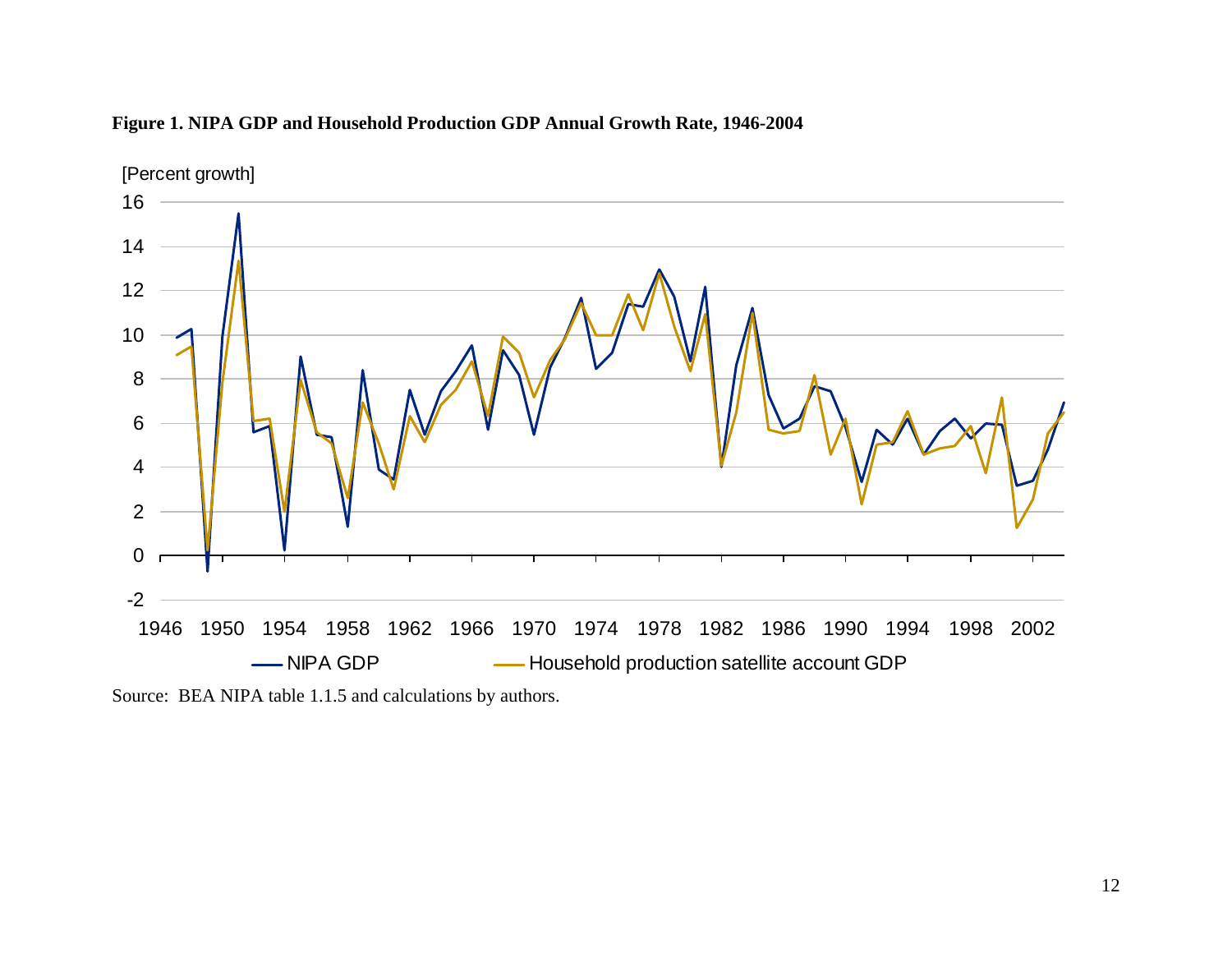

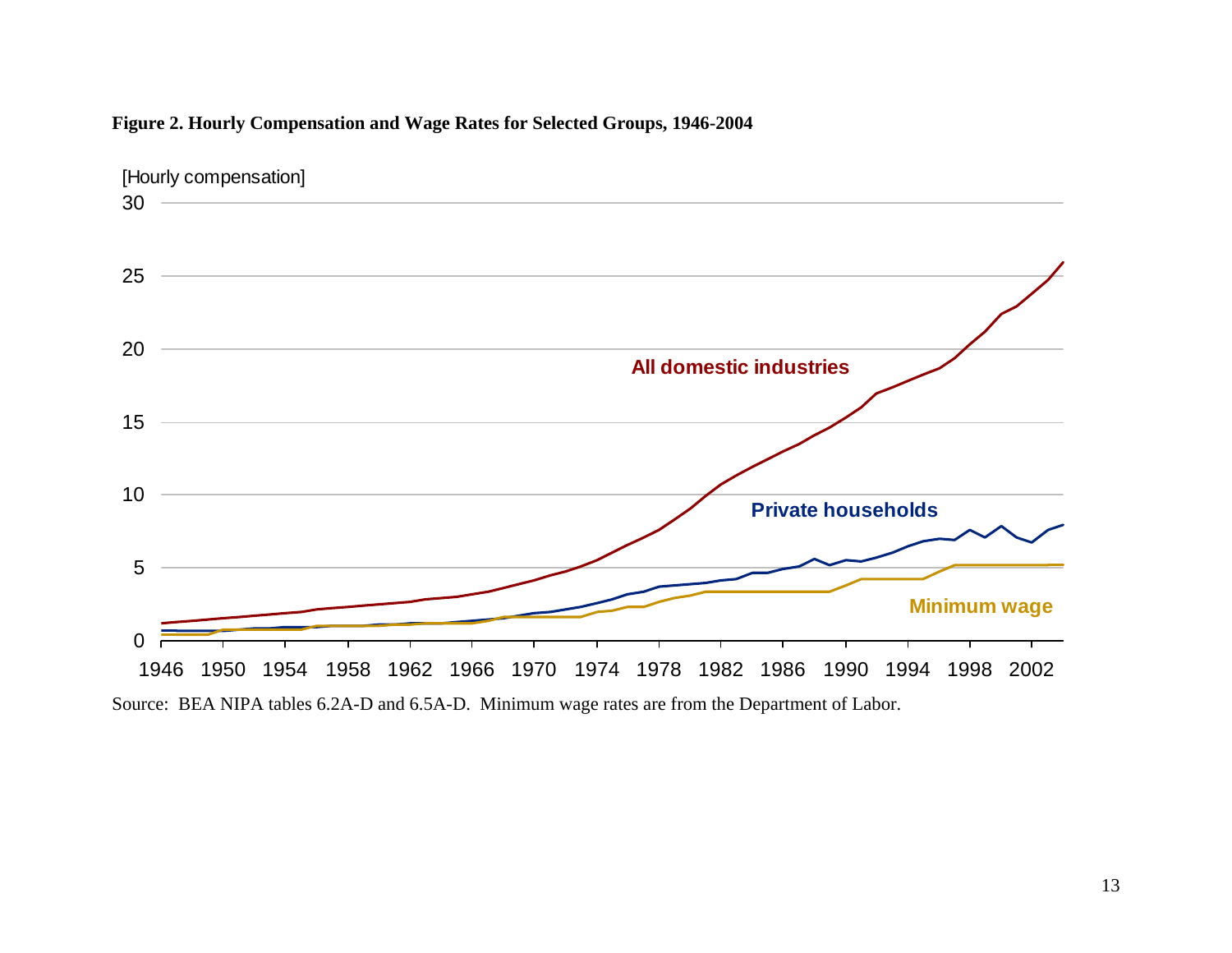# **Table 1. Time Use Survey Comparison**

|                                   |          | Women          |                |             |              |          |             |                 |                 |          | Men             |                 |              |          |             |                 |  |  |  |
|-----------------------------------|----------|----------------|----------------|-------------|--------------|----------|-------------|-----------------|-----------------|----------|-----------------|-----------------|--------------|----------|-------------|-----------------|--|--|--|
|                                   | Employed |                |                |             | Not employed |          |             |                 | Employed        |          |                 |                 | Not employed |          |             |                 |  |  |  |
|                                   | Eisner   | Robinson       | <b>ATUS</b>    | <b>ATUS</b> | Eisner       | Robinson | <b>ATUS</b> | <b>ATUS</b>     | Eisner          | Robinson | <b>ATUS</b>     | <b>ATUS</b>     | Eisner       | Robinson | <b>ATUS</b> | <b>ATUS</b>     |  |  |  |
|                                   | 1981     | 1985           | 2003           | 2004        | 1981         | 1985     | 2003        | 2004            | 1981            | 1985     | 2003            | 2004            | 1981         | 1985     | 2003        | 2004            |  |  |  |
| <b>Percent of total hours</b>     |          |                |                |             |              |          |             |                 |                 |          |                 |                 |              |          |             |                 |  |  |  |
| Cooking                           | n.a.     | 20             | 13             | 13          | n.a.         | 21       | 16          | 15              | n.a.            | 11       | 9               | 8               | n.a.         | 12       |             | 10 <sup>1</sup> |  |  |  |
| Cleaning                          | n.a.     | 19             | 18             | 17          | n.a.         | 22       | 23          | 22              | n.a.            | 9        | 10 <sup>1</sup> | 10              | n.a.         | 10       | 12          | 13              |  |  |  |
| Laundry                           | n.a.     |                | 8              | 8           | n.a.         |          | 8           | $\vert 8 \vert$ | n.a.            |          | $\overline{2}$  |                 | n.a.         |          |             | $\overline{ }$  |  |  |  |
| Management, paperwork             | n.a.     | 6              |                | 61          | n.a.         |          |             |                 | n.a.            | 9        |                 | 6               | n.a.         | 10       | Δ           | $7\vert$        |  |  |  |
| Animal, plant, yardwork *         | n.a.     |                |                |             | n.a          |          |             | 6               | n.a.            | 12       | 13              | 12 <sub>1</sub> | n.a.         | 15       | 16          | 16              |  |  |  |
| Repairs, maintenance              | n.a.     | $\overline{c}$ | 3              |             | n.a.         |          |             |                 | n.a.            | 11       | 12              | 14              | n.a.         | 11       | 16          | 14              |  |  |  |
| Child care                        | n.a.     | 12             | 16             | 16          | n.a.         | 17       | 13          | 14              | n.a.            | 10       | 13              | 14              | n.a.         |          |             |                 |  |  |  |
| Shopping                          | n.a.     | 12             | 13             | 14          | n.a.         | 10       | 10          | 11              | n.a.            | 11       | 14              | 14              | n.a.         | 10       | 12          | 11              |  |  |  |
| Services                          | n.a.     |                |                |             | n.a          |          |             |                 | n.a.            | 6        | $\overline{2}$  |                 | n.a.         | 9        |             | $\gamma$        |  |  |  |
| Travel                            | n.a.     | 9              | 14             | 14          | n.a.         |          | 10          | $\vert 9 \vert$ | n.a.            | 11       | 16 <sup>°</sup> | 17              | n.a.         |          | 13          | 13              |  |  |  |
| Health care **                    | n.a.     |                | $\overline{2}$ |             | n.a.         |          |             | 3               | n.a.            | 6        | $\overline{c}$  |                 | n.a.         |          |             | 6 <sup>1</sup>  |  |  |  |
|                                   |          |                |                |             |              |          |             |                 |                 |          |                 |                 |              |          |             |                 |  |  |  |
| <b>Total hours per week</b>       | 28       | 27             | 25             | 25          | 43           | 40       | 33          | 33 <sup>1</sup> | 13              | 15       | 15              | 15              | 23           | 21       | 20          | 19              |  |  |  |
|                                   |          |                |                |             |              |          |             |                 |                 |          |                 |                 |              |          |             |                 |  |  |  |
| Composition of labor              | 25       | 26             | 29             | 29          | 27           | 26       | 23          | 23              | 34              | 34       | 33              | 34              | 13           | 14       | 15          | 15              |  |  |  |
| \% of gender in employment status | 48       | 50             | 56             | 56          | 52           | 50       | 44          | 44              | 72 <sub>1</sub> | 71       | 69              | 70 <sup>1</sup> | 28           | 29       | 31          | 30 <sup>2</sup> |  |  |  |

\* Combined two categories as published in Robinson since could not break out in ATUS data.

\*\* For Robinson based on 10% of time spent on "Grooming, Personal, Travel, and Other" to account for time spent caring for and assisting others.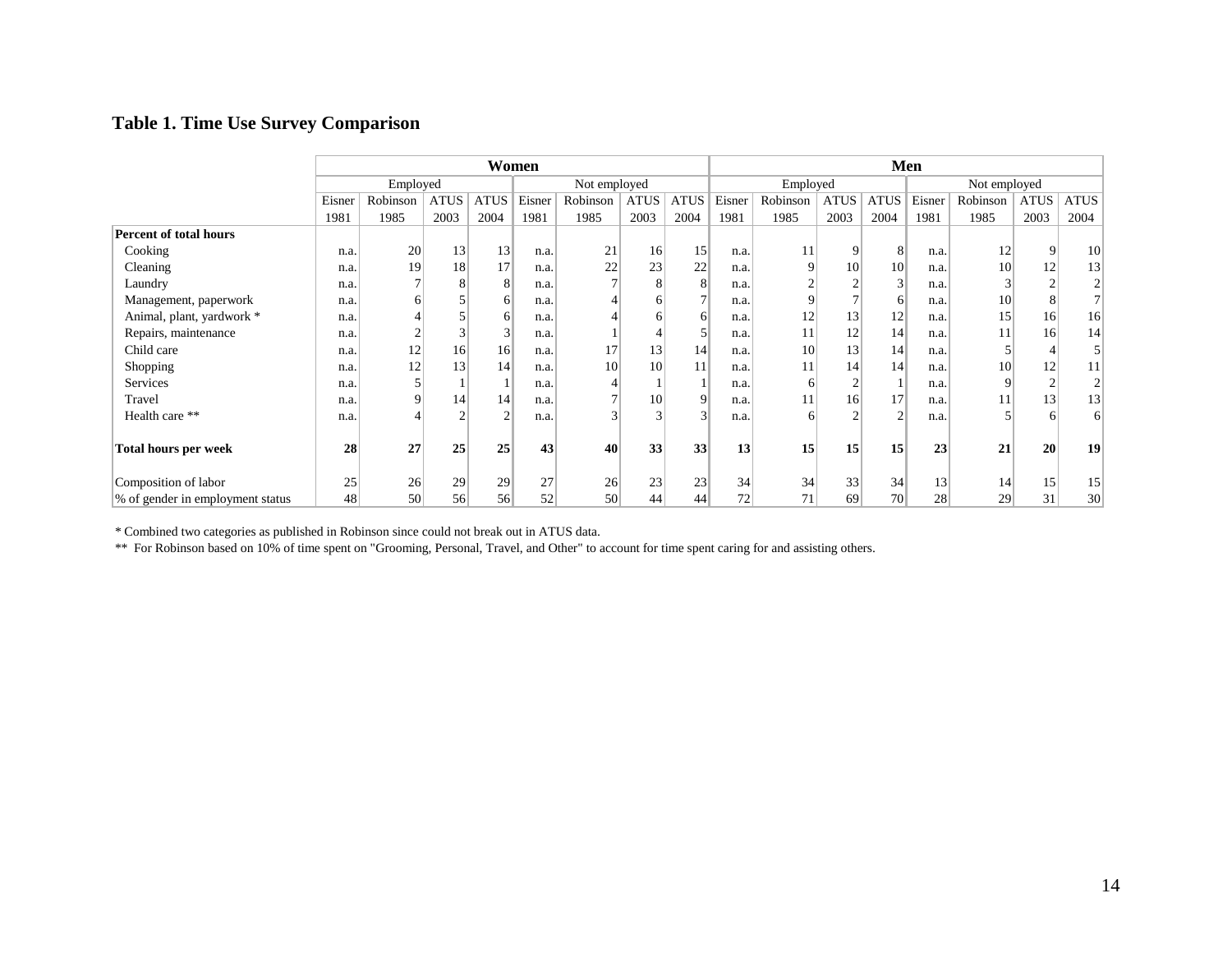# **Table 2. Time Use Survey Comparison – Weighted Averages and Time Use Ranks**

|                                |          |             |             | Women |      |               |      |          |             |             | Men |              |                        |      |
|--------------------------------|----------|-------------|-------------|-------|------|---------------|------|----------|-------------|-------------|-----|--------------|------------------------|------|
|                                | Robinson | <b>ATUS</b> | <b>ATUS</b> |       |      | Rank [1=most] |      | Robinson | <b>ATUS</b> | <b>ATUS</b> |     |              | Rank [1=most]          |      |
| [Weighted average total hours] | 1985     | 2003        | 2004        |       | 1985 | 2003          | 2004 | 1985     | 2003        | 2004        |     | 1985         | 2003                   | 2004 |
| Cooking                        | 7.0      | 4.2         | 3.9         |       |      |               | 3    | 2.0      | 1.4         | 1.4         |     |              |                        | 7    |
| <b>Cleaning</b>                | 7.0      | 5.8         | 5.6         |       |      |               |      | 1.6      | 1.9         | 1.8         |     | <sub>0</sub> | э                      |      |
| Laundry                        | 2.3      | 2.2         | 2.1         |       | 6.   | 6             | 6    | 0.4      | 0.4         | 0.4         |     |              | 10                     | 10   |
| Management, paperwork          | 1.5      | 1.6         | 1.7         |       |      | A             |      | 1.6      | 1.2         | $1.1\,$     |     |              | 8                      | 8    |
| Animal, plant, yardwork *      | 1.3      | 1.6         | 1.6         |       | 9    |               | 8    | 2.3      | 2.4         | 2.2         |     |              |                        | 3    |
| Repairs, maintenance           | 0.5      | 1.0         | 1.1         |       | 1 I  | 9             | 9    | 1.9      | 2.2         | 2.3         |     |              | $\sqrt{2}$<br>$\Delta$ | 2    |
| Child care                     | 5.1      | 4.1         | 4.2         |       | 3    |               | ◠    | 1.4      | 1.6         | 1.7'        |     |              | 6                      | 6    |
| Shopping                       | 3.6      | 3.4         | 3.5         |       |      |               | 4    | 1.8      | 2.2         | 2.1         |     |              |                        | 4    |
| Services                       | 1.4      | 0.3         | 0.3         |       | 8    | 11            | 11   | 1.1      | 0.3         | 0.2         |     |              | 11                     | 11   |
| Travel                         | 2.5      | 3.3         | 3.3         |       |      |               |      | 1.9      | 2.5         | 2.5         |     |              |                        |      |
| Health care **                 | 1.1      | 0.8         | 0.8         |       | 10   | 10            | 10   | 1.0      | 0.6         | 0.6         |     | 10           | 9                      | 9    |
|                                |          |             |             |       |      |               |      |          |             |             |     |              |                        |      |
| Weighted average total hours   | 33.3     | 28.3        | 28.2        |       |      |               |      | 17.1     | 16.7        | 16.5        |     |              |                        |      |

|                                | Women & Men        |      |      |  |                |                |      |  |  |  |
|--------------------------------|--------------------|------|------|--|----------------|----------------|------|--|--|--|
|                                | Robinson ATUS ATUS |      |      |  |                | Rank [1=most]  |      |  |  |  |
| [Weighted average total hours] | 1985               | 2003 | 2004 |  | 1985           | 2003           | 2004 |  |  |  |
| Cooking                        | 4.6                | 2.8  | 2.7  |  | 1              | 4              |      |  |  |  |
| Cleaning                       | 4.4                | 3.9  | 3.7  |  | 2              |                |      |  |  |  |
| Laundry                        | 1.4                | 1.3  | 1.3  |  | 8              | 9              | 9    |  |  |  |
| Management, paperwork          | 1.6                | 1.4  | 1.4  |  | 7              | 8              | 8    |  |  |  |
| Animal, plant, yardwork *      | 1.8                | 2.0  | 1.9  |  | 6              | 6              | 6    |  |  |  |
| Repairs, maintenance           | 1.2                | 1.6  | 1.7  |  | 10             | 7              | 7    |  |  |  |
| Child care                     | 3.4                | 2.9  | 3.0  |  | 3              | $\overline{2}$ | 2    |  |  |  |
| Shopping                       | 2.8                | 2.8  | 2.8  |  | $\overline{4}$ | 5              | 4    |  |  |  |
| <b>Services</b>                | 1.3                | 0.3  | 0.3  |  | 9              | 11             | 11   |  |  |  |
| Travel                         | 2.2                | 2.9  | 2.9  |  | 5              | 3              | 3    |  |  |  |
| Health care **                 | 1.0                | 0.7  | 0.7  |  | 11             | 10             | 10   |  |  |  |
|                                |                    |      |      |  |                |                |      |  |  |  |
| <b>Total hours per week</b>    | 25.6               | 22.7 | 22.5 |  |                |                |      |  |  |  |

\* Combined two categories as published in Robinson since could not break out in ATUS data.

\*\* For Robinson based on 10% of time spent on "Grooming, Personal, Travel, and Other" to account for time spent caring for and assisting others.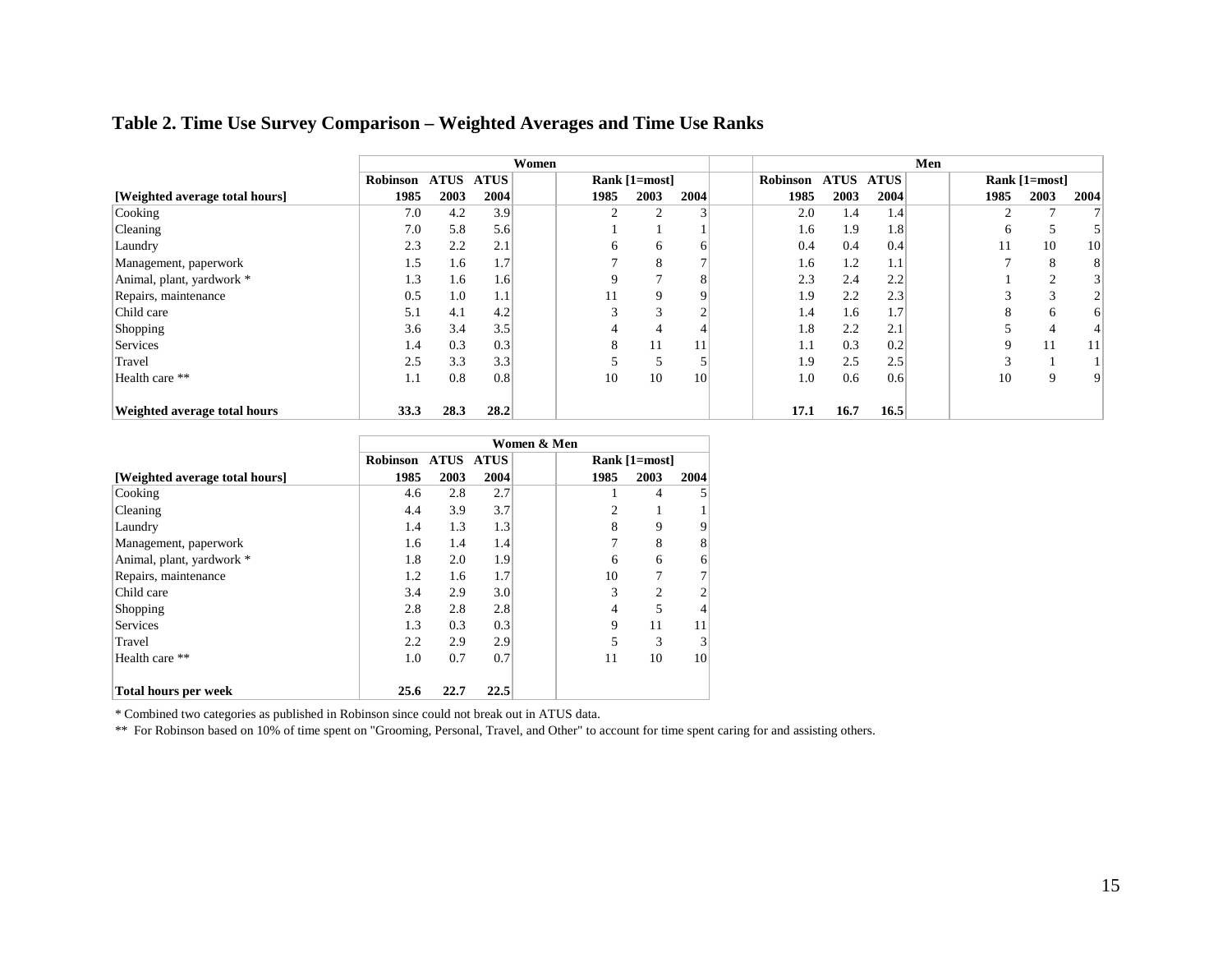# **Table 3. NIPA GDP and Household Production GDP Levels and Rates of Change, 1946 and 2004**

|                                                                |       |          | NIPA measures    |                                  | Household production satellite account measures |          |                  |              |  |  |
|----------------------------------------------------------------|-------|----------|------------------|----------------------------------|-------------------------------------------------|----------|------------------|--------------|--|--|
|                                                                |       |          | Average          | Contribution                     |                                                 |          | Average          | Contribution |  |  |
|                                                                |       |          | annual rate      | to GDP                           |                                                 |          | annual rate      | to GDP       |  |  |
| [Billions of dollars]                                          | 1946  | 2004     | of change $(\%)$ | growth (%)                       | 1946                                            | 2004     | of change $(\%)$ | growth (%)   |  |  |
|                                                                | (1)   | (2)      | (3)              | (4)                              | (5)                                             | (6)      | (7)              | (8)          |  |  |
| Gross domestic product                                         | 222.3 | 11,734.3 | 7.1              | 100.0                            | 328.7                                           | 14,815.8 | 6.8              | 100.0        |  |  |
| Personal consumption expenditures and investment               | 144.3 | 8,214.3  | 7.2              | 70.1                             | 257.1                                           | 11,833.5 | 6.8              | 79.9         |  |  |
| Personal consumption expenditures                              | 144.3 | 8,214.3  | 7.2              | 70.1                             | 233.5                                           | 10,171.9 | 6.7              | 68.6         |  |  |
| Nondurables                                                    | 82.7  | 2,368.3  | 6.0              | 19.9                             | 82.7                                            | 2,368.3  | 6.0              | 15.8         |  |  |
| <b>Services</b>                                                | 45.8  | 4,858.2  | 8.4              | 41.8                             | 150.8                                           | 7,803.6  | 7.0              | 52.8         |  |  |
| Housing                                                        | 14.2  | 1,221.1  | 8.0              | 10.5                             | 14.2                                            | 1,221.1  | 8.0              | 8.3          |  |  |
| Services of consumer durables                                  | 0.0   | 0.0      | n.a.             | n.a.                             | 11.4                                            | 866.2    | 7.8              | 5.9          |  |  |
| Depreciation of consumer durables                              | 0.0   | 0.0      | n.a.             | $\left\lceil \ln a \right\rceil$ | 9.6                                             | 701.8    | 7.7              | 4.8          |  |  |
| Return to consumer durables                                    | 0.0   | 0.0      | n.a.             | $\mathbf{n} \cdot \mathbf{a}$    | 1.8                                             | 164.4    | 8.1              | 1.1          |  |  |
| Nonmarket services                                             | 0.0   | 0.0      | n.a.             | n.a.                             | 93.7                                            | 2,079.2  | 5.5              | 13.7         |  |  |
| Other                                                          | 31.6  | 3,637.1  | 8.5              | 31.3                             | 31.6                                            | 3,637.1  | 8.5              | 24.9         |  |  |
| Consumer durables                                              | 15.8  | 987.8    | 7.4              | 8.4                              | n.a.                                            | n.a.     | n.a.             | n.a.         |  |  |
| Investment                                                     | n.a.  | n.a.     | n.a.             | n.a.                             | 23.6                                            | 1,661.6  | 7.6              | 11.3         |  |  |
| Residential                                                    | n.a.  | n.a.     | n.a.             | n.a.                             | 7.8                                             | 673.8    | 8.0              | 4.6          |  |  |
| Consumer durables                                              | n.a.  | n.a.     | n.a.             | n.a.                             | 15.8                                            | 987.8    | 7.4              | 6.7          |  |  |
| Gross business investment                                      | 31.1  | 1,928.1  | 7.4              | 16.5                             | 23.3                                            | 1,254.2  | 7.1              | 8.5          |  |  |
| Nonresidential fixed investment                                | 17.3  | 1,198.8  | 7.6              | 10.3                             | 17.3                                            | 1,198.8  | 7.6              | 8.2          |  |  |
| Change in business inventories                                 | 6.0   | 55.4     | 3.9              | 0.4                              | 6.0                                             | 55.4     | 3.9              | 0.3          |  |  |
| Residential                                                    | 7.8   | 673.8    | 8.0              | 5.8                              | n.a.                                            | n.a.     | n.a.             | n.a.         |  |  |
| Net exports                                                    | 7.2   | $-624.0$ | n.a.             | $-5.5$                           | 7.2                                             | $-624.0$ | n.a.             | $-4.4$       |  |  |
| Gov't consumption & investment with capital services           | 39.6  | 2,215.9  | 7.2              | 18.9                             | 41.0                                            | 2,352.1  | 7.2              | 16.0         |  |  |
| Government consumption exp. & gross investment                 | 39.6  | 2,215.9  | 7.2              | 18.9                             | 39.6                                            | 2,215.9  | 7.2              | 15.0         |  |  |
| Services of government capital                                 | 0.0   | 0.0      | n.a.             | n.a.                             | 1.4                                             | 136.2    | 8.2              | 0.9          |  |  |
| Depreciation of government capital                             | 0.0   | 0.0      | n.a.             | n.a.                             | 0.6                                             | 41.1     | 7.4              | 0.3          |  |  |
| Return to government capital (education, health care, & roads) | 0.0   | 0.0      | n.a.             | n.a.                             | 0.8                                             | 95.2     | 8.7              | 0.7          |  |  |
| <b>Other Aggregates</b>                                        |       |          |                  |                                  |                                                 |          |                  |              |  |  |
| Labor income                                                   | 119.6 | 6.687.6  | 7.2              | 57.1                             | 213.3                                           | 8,766.8  | 6.6              | 59.0         |  |  |
| Personal income                                                | 178.6 | 9,713.3  | 7.1              | 82.8                             | 283.6                                           | 12,658.7 | 6.8              | 85.4         |  |  |
| Personal savings                                               | 15.5  | 151.8    | 4.0              | 1.2                              | 31.3                                            | 1,139.6  | 6.4              | 7.7          |  |  |
| Private investment                                             | 31.1  | 1,928.1  | 7.4              | 16.5                             | 46.9                                            | 2,915.8  | 7.4              | 19.8         |  |  |
| Gross savings                                                  | 38.4  | 1,572.0  | 6.6              | 13.3                             | 54.2                                            | 2,559.8  | 6.9              | 17.3         |  |  |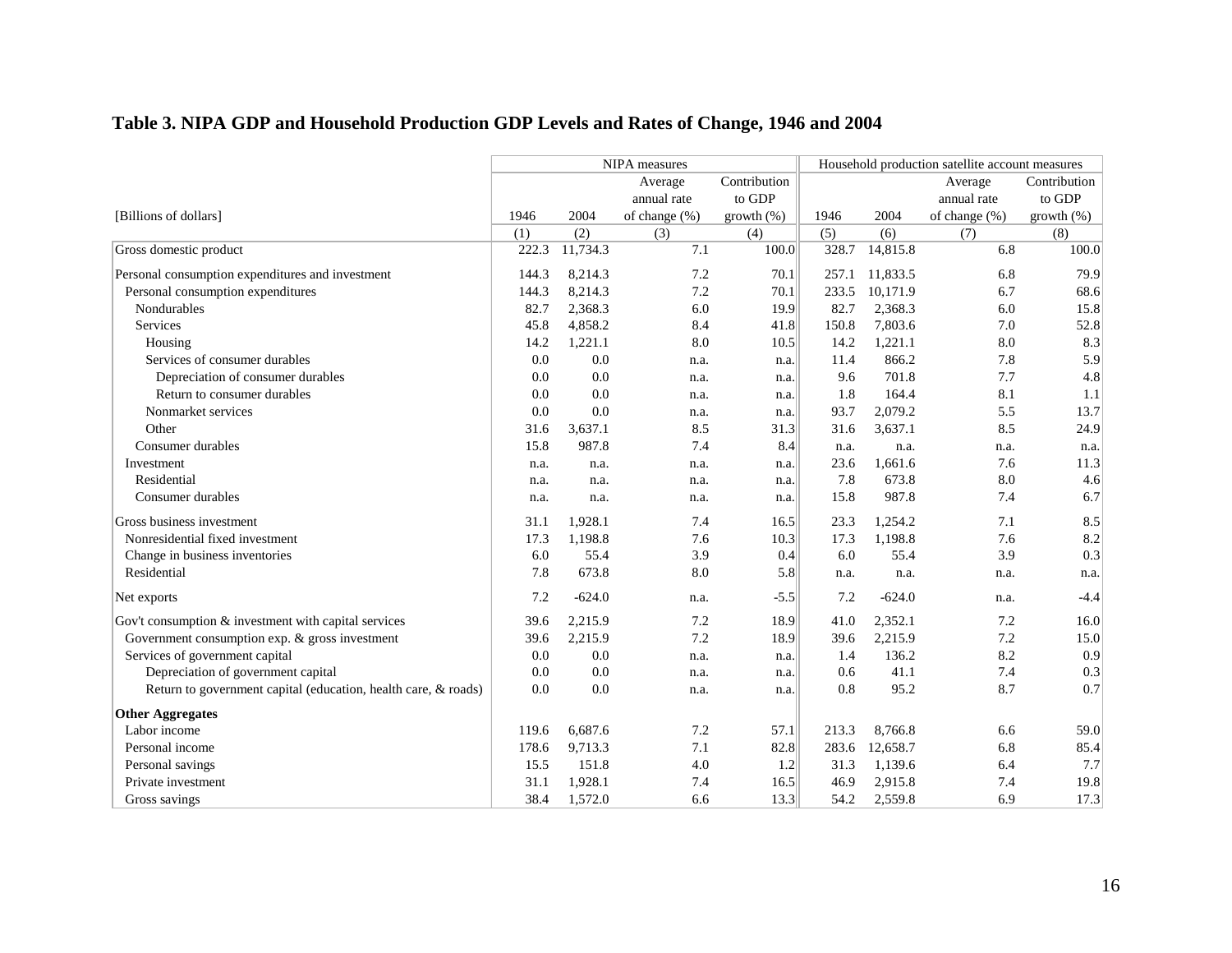# **Table 4. Impacts on Components, on NIPA GDP, and on Component Shares, 1946 and 2004**

|                                                                 | Component incr.  |         | Impact of adjust. on |                  | Component shares |       | Satellite components       |        |  |
|-----------------------------------------------------------------|------------------|---------|----------------------|------------------|------------------|-------|----------------------------|--------|--|
|                                                                 | from adjust. (%) |         | NIPA GDP (%)         |                  | of NIPA GDP (%)  |       | share of satellite GDP (%) |        |  |
|                                                                 | 1946             | 2004    | 1946                 | 2004             | 1946             | 2004  | 1946                       | 2004   |  |
|                                                                 | (1)              | (2)     | (3)                  | (4)              | (5)              | (6)   | (7)                        | (8)    |  |
| Gross domestic product                                          | 47.8             | 26.3    | 47.8                 | 26.3             | 100.0            | 100.0 | 100.0                      | 100.0  |  |
| Personal consumption expenditures and investment                | 78.2             | 44.1    | 50.8                 | 30.8             | n.a.             | n.a.  | 78.2                       | 79.9   |  |
| Personal consumption expenditures                               | 61.8             | 23.8    | 40.1                 | 16.7             | 64.9             | 70.0  | 71.1                       | 68.7   |  |
| Nondurables                                                     | 0.0              | 0.0     | 0.0                  | 0.0              | 37.2             | 20.2  | 25.2                       | 16.0   |  |
| Services                                                        | 229.4            | 60.6    | 47.3                 | 25.1             | 20.6             | 41.4  | 45.9                       | 52.7   |  |
| Housing                                                         | 0.0              | 0.0     | 0.0                  | 0.0              | 6.4              | 10.4  | 4.3                        | 8.2    |  |
| Services of consumer durables                                   | n.a.             | n.a.    | 5.1                  | 7.4              | n.a.             | n.a.  | 3.5                        | 5.8    |  |
| Depreciation of consumer durables                               | 0.0              | 0.0     | 4.3                  | 6.0              | n.a.             | n.a.  | 2.9                        | 4.7    |  |
| Return to consumer durables                                     | n.a.             | n.a.    | 0.8                  | 1.4              | n.a.             | n.a.  | 0.5                        | 1.1    |  |
| Nonmarket services                                              | n.a.             | n.a.    | 42.1                 | 17.7             | n.a.             | n.a.  | 28.5                       | 14.0   |  |
| Other                                                           | 0.0              | 0.0     | 0.0                  | 0.0              | 14.2             | 31.0  | 9.6                        | 24.5   |  |
| Consumer durables                                               | 0.0              | 0.0     | $-7.1$               | $-8.4$           | 7.1              | 8.4   | n.a.                       | n.a.   |  |
| Investment                                                      | n.a.             | n.a.    | 0.0                  | 0.0              | n.a.             | n.a.  | 7.2                        | 11.2   |  |
| Residential                                                     | 0.0              | 0.0     | 0.0                  | 0.0              | n.a.             | n.a.  | 2.4                        | 4.5    |  |
| Consumer durables                                               | 0.0              | 0.0     | 7.1                  | 8.4              | n.a.             | n.a.  | 4.8                        | 6.7    |  |
| Gross business investment *                                     | $-25.1$          | $-35.0$ | $-3.5$               | $-5.7$           | 14.0             | 16.4  | 7.1                        | 8.5    |  |
| Nonresidential fixed investment                                 | 0.0              | 0.0     | 0.0                  | 0.0              | 7.8              | 10.2  | 5.3                        | 8.1    |  |
| Change in business inventories                                  | 0.0              | 0.0     | 0.0                  | 0.0 <sub>1</sub> | 2.7              | 0.5   | 1.8                        | 0.4    |  |
| Residential                                                     | 0.0              | 0.0     | $-3.5$               | $-5.7$           | 3.5              | 5.7   | n.a.                       | n.a.   |  |
| Net exports                                                     | 0.0              | 0.0     | 0.0                  | 0.0              | 3.2              | 5.7   | 2.2                        | $-4.2$ |  |
| Gov't consumption & investment with capital services            | 3.6              | 6.1     | 0.6                  | 1.2              | 17.8             | 18.9  | 12.5                       | 15.9   |  |
| Government consumption $exp.$ & gross investment                | 0.0              | 0.0     | 0.0                  | 0.0              | 17.8             | 18.9  | 12.0                       | 15.0   |  |
| Services of government capital                                  | n.a.             | n.a.    | 0.6                  | 1.2              | n.a.             | n.a.  | 0.4                        | 0.9    |  |
| Depreciation of government capital                              | 0.0              | 0.0     | 0.0                  | 0.0              | n.a.             | n.a.  | 0.2                        | 0.3    |  |
| Return to government capital (education, health care, & roads)  | n.a.             | n.a.    | 0.6                  | 1.2              | n.a.             | n.a.  | 0.2                        | 0.6    |  |
| <b>Other Aggregates</b>                                         |                  |         |                      |                  |                  |       |                            |        |  |
| Household PCE and investment share of GDP                       | n.a.             | n.a.    | n.a.                 | n.a.             | 64.9             | 70.0  | 78.2                       | 79.9   |  |
| Private investment share of GDP                                 | n.a.             | n.a.    | n.a.                 | n.a.             | 14.0             | 16.4  | 14.3                       | 19.7   |  |
| Household investment share of private investment                | n.a.             | n.a.    | n.a.                 | n.a.             | 0.0              | 0.0   | 50.3                       | 57.0   |  |
| Nonmarket services & services of consumer durables share of PCE | n.a.             | n.a.    | n.a.                 | n.a.             | 0.0              | 0.0   | 35.7                       | 25.2   |  |
| Labor income share of national income (GDP)                     | n.a.             | n.a.    | n.a.                 | n.a.             | 53.8             | 57.0  | 64.9                       | 59.2   |  |
| Personal saving rate (% of personal income)                     | n.a.             | n.a.    | n.a.                 | n.a.             | 8.7              | 1.6   | 11.0                       | 9.0    |  |
| Personal saving as % of GDP                                     | n.a.             | n.a.    | n.a.                 | n.a.             | 7.0              | 1.3   | 9.5                        | 7.7    |  |
| National saving rate (gross savings % of GDP)                   | n.a.             | n.a.    | n.a.                 | n.a.             | 17.3             | 13.4  | 16.5                       | 17.3   |  |

\* The apparent negative impacts of the adjustments on business investment are solely a result of the reclassification of residential from business to household investment.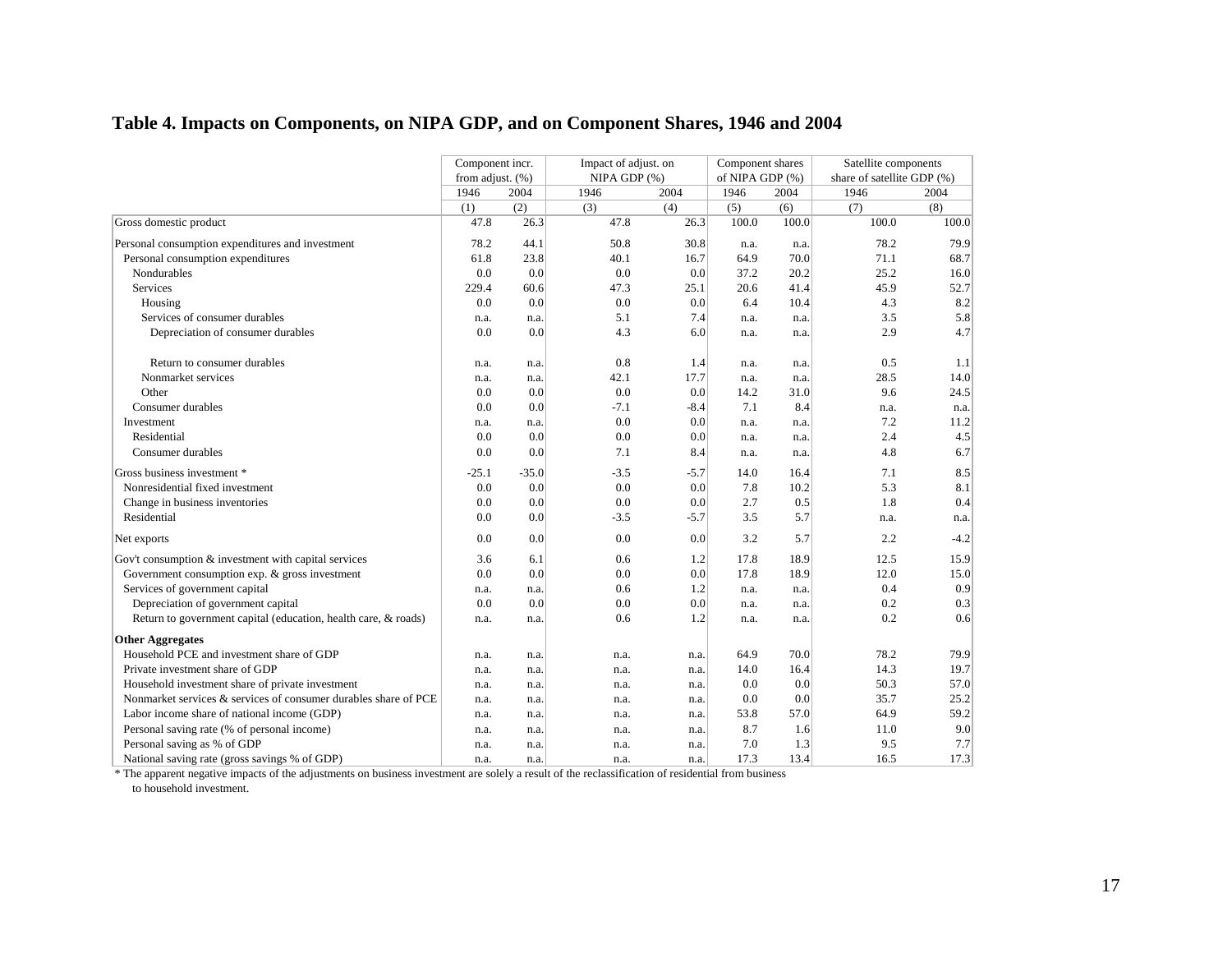# **Table 5. NIPA GDP and Household Production GDP Levels and Rates of Change, Selected Periods**

|                                                                | NIPA measures |           |                       |                |                                         |                  |        | Household production satellite account measures |           |                       |              |                               |                  |      |
|----------------------------------------------------------------|---------------|-----------|-----------------------|----------------|-----------------------------------------|------------------|--------|-------------------------------------------------|-----------|-----------------------|--------------|-------------------------------|------------------|------|
|                                                                |               |           | [Billions of dollars] |                |                                         | Growth [percent] |        |                                                 |           | [Billions of dollars] |              |                               | Growth [percent] |      |
|                                                                |               | 1946 1975 | 1995                  | 2004           | 1946-1975 1975-1995 1995-2004 1946 1975 |                  |        |                                                 |           | 1995                  | 2004         | 1946-1975 1975-1995 1995-2004 |                  |      |
|                                                                | (1)           | (2)       | (3)                   | (4)            | (5)                                     | (6)              | (7)    | (8)                                             | (9)       | (10)                  | (11)         | (12)                          | (13)             | (14) |
| Gross domestic product                                         | 222           | 1,638     |                       | 7,398 11,734   | 7.1                                     | 7.8              | 5.3    | 329                                             | 2,421     | 9,792                 | 14,816       | 7.1                           | 7.2              | 4.7  |
| Personal consumption expenditures & investment                 | 144           | 1.034     | 4,976                 | 8,214          | 7.0                                     | 8.2              | 5.7    |                                                 | 257 1.839 |                       | 7,566 11,833 | 7.0                           | 7.3              | 5.1  |
| Personal consumption expenditures                              | 144           | 1.034     | 4,976                 | 8,214          | 7.0                                     | 8.2              | 5.7    |                                                 | 234 1,643 |                       | 6,652 10,172 | 7.0                           | 7.2              | 4.8  |
| Nondurables                                                    | 83            | 421       | 1,485                 | 2,368          | 5.8                                     | 6.5              | 5.3    | 83                                              | 421       | 1,485                 | 2,368        | 5.8                           | 6.5              | 5.3  |
| Services                                                       | 46            | 480       | 2,879                 | 4,858          | 8.4                                     | 9.4              | 6.0    | 151 1                                           | ,222      | 5,167                 | 7,804        | 7.5                           | 7.5              | 4.7  |
| Housing                                                        | 14            | 148       | 764                   | 1,221          | 8.4                                     | 8.6              | 5.3    | 14                                              | 148       | 764                   | 1,221        | 8.4                           | 8.6              | 5.3  |
| Services of consumer durables                                  | $\Omega$      | $\theta$  | $\Omega$              | $\vert$ 0      | n.a.                                    | n.a.             | n.a.   | 11                                              | 139       | 599                   | 866          | 9.0                           | 7.6              | 4.2  |
| Depreciation of consumer durables                              | $\theta$      | $\Omega$  | $\Omega$              | $\overline{0}$ | n.a.                                    | n.a.             | n.a.   | 10                                              | 105       | 464                   | 702          | 8.6                           | 7.7              | 4.7  |
| Return to consumer durables                                    | $\Omega$      | $\Omega$  | $\Omega$              | $\Omega$       | n.a.                                    | n.a.             | n.a.   | $\overline{2}$                                  | 34        | 134                   | 164          | 10.7                          | 7.1              | 2.3  |
| Nonmarket services                                             | $\Omega$      | $\Omega$  | $\theta$              | $\Omega$       | n.a.                                    | n.a.             | n.a.   | 94                                              | 603       | 1,689                 | 2,079        | 6.6                           | 5.3              | 2.3  |
| Other                                                          | 32            | 333       | 2,115                 | 3,637          | 8.5                                     | 9.7              | 6.2    | 32                                              | 333       | 2,115                 | 3,637        | 8.5                           | 9.7              | 6.2  |
| Consumer durables                                              | 16            | 134       | 612                   | 988            | 7.6                                     | 7.9              | 5.5    | n.a.                                            | n.a.      | n.a.                  | n.a.         | n.a.                          | n.a.             | n.a. |
| Investment                                                     | n.a.          | n.a.      | n.a.                  | n.a.           | n.a.                                    | n.a.             | n.a.   | 24                                              | 196       | 914                   | 1.662        | 7.6                           | 8.0              | 6.9  |
| Residential                                                    | n.a.          | n.a.      | n.a.                  | n.a.           | n.a.                                    | n.a.             | n.a.   | 8                                               | 63        | 303                   | 674          | 7.5                           | 8.2              | 9.3  |
| Consumer durables                                              | n.a.          | n.a.      | n.a.                  | n.a.           | n.a.                                    | n.a.             | n.a.   | 16                                              | 134       | 612                   | 988          | 7.6                           | 7.9              | 5.5  |
| Gross business investment                                      | 31            | 230       | 1.144                 | 1.928          | 7.1                                     | 8.3              | 6.0    | 23                                              | 167       | 841                   | 1,254        | 7.0                           | 8.4              | 4.5  |
| Nonresidential fixed investment                                | 17            | 174       | 810                   | 1,199          | 8.3                                     | 8.0              | 4.5    | 17                                              | 174       | 810                   | 1,199        | 8.3                           | 8.0              | 4.5  |
| Change in business inventories                                 | 6             | -6        | 31                    | 55             | n.a.                                    | n.a.             | 6.6    | 6                                               | -6        | 31                    | 55           | n.a.                          | n.a.             | n.a. |
| Residential                                                    | 8             | 63        | 303                   | 674            | 7.5                                     | 8.2              | 9.3    | n.a.                                            | n.a.      | n.a.                  | n.a.         | n.a.                          | n.a.             | n.a. |
| Net exports                                                    | 7             | 16        | $-91$                 | $-624$         | 2.8                                     | n.a.             | 23.8   | 7                                               | 16        | $-91$                 | $-624$       | 2.8                           | n.a.             | 23.8 |
| Gov't consumption & investment with capital services           | 40            | 358       | 1.369                 | 2,216          | 7.9                                     | 6.9              | 5.5    | 41                                              | 398       | 1.476                 | 2,352        | 8.2                           | 6.8              | 5.3  |
| Government consumption $exp.$ & gross investment               | 40            | 358       | 1,369                 | 2,216          | 7.9                                     | 6.9              | 5.5    | 40                                              | 358       | 1,369                 | 2,216        | 7.9                           | 6.9              | 5.5  |
| Services of government capital                                 | $\Omega$      | $\Omega$  | $\overline{0}$        | $\vert$ 0      | n.a.                                    | n.a.             | n.a.   | $\overline{1}$                                  | 40        | 107                   | 136          | 12.3                          | 5.0              | 2.7  |
| Depreciation of government capital                             | $\mathbf{0}$  | $\Omega$  | $\boldsymbol{0}$      | $\mathbf{0}$   | n.a.                                    | n.a.             | n.a.   | $\overline{1}$                                  | 8         | 24                    | 41           | 9.0                           | 5.7              | 6.4  |
| Return to government capital (education, health care, & roads) | $\Omega$      | $\Omega$  | $\Omega$              | $\Omega$       | n.a.                                    | n.a.             | n.a.   | $\mathbf{1}$                                    | 33        | 83                    | 95           | 13.8                          | 4.8              | 1.5  |
| <b>Other Aggregates</b>                                        |               |           |                       |                |                                         |                  |        |                                                 |           |                       |              |                               |                  |      |
| Labor income                                                   | 120           | 949       | 4.177                 | 6,688          | 7.4                                     | 7.7              | 5.4    | 213                                             | 1.552     | 5,866                 | 8,767        | 7.1                           | 6.9              | 4.6  |
| Personal income                                                | 179           | .335      | 6.152                 | 9,713          | 7.2                                     | 7.9              | 5.2    | 284                                             | 2,077     | 8.440                 | 12,659       | 7.1                           | 7.3              | 4.6  |
| Personal savings                                               | 16            | 126       | 251                   | 152            | 7.5                                     | 3.5              | $-5.4$ | 31                                              | 259       | 863                   | 1,140        | 7.6                           | 6.2              | 3.1  |
| Private investment                                             | 31            | 230       | 1.144                 | 1.928          | 7.1                                     | 8.3              | 6.0    | 47                                              | 364       | 1,756                 | 2,916        | 7.3                           | 8.2              | 5.8  |
| Gross savings                                                  | 38            |           | 297 1,185             | 1,572          | 7.3                                     | 7.2              | 3.2    | 54                                              | 431       | 1,796                 | 2,560        | 7.4                           | 7.4              | 4.0  |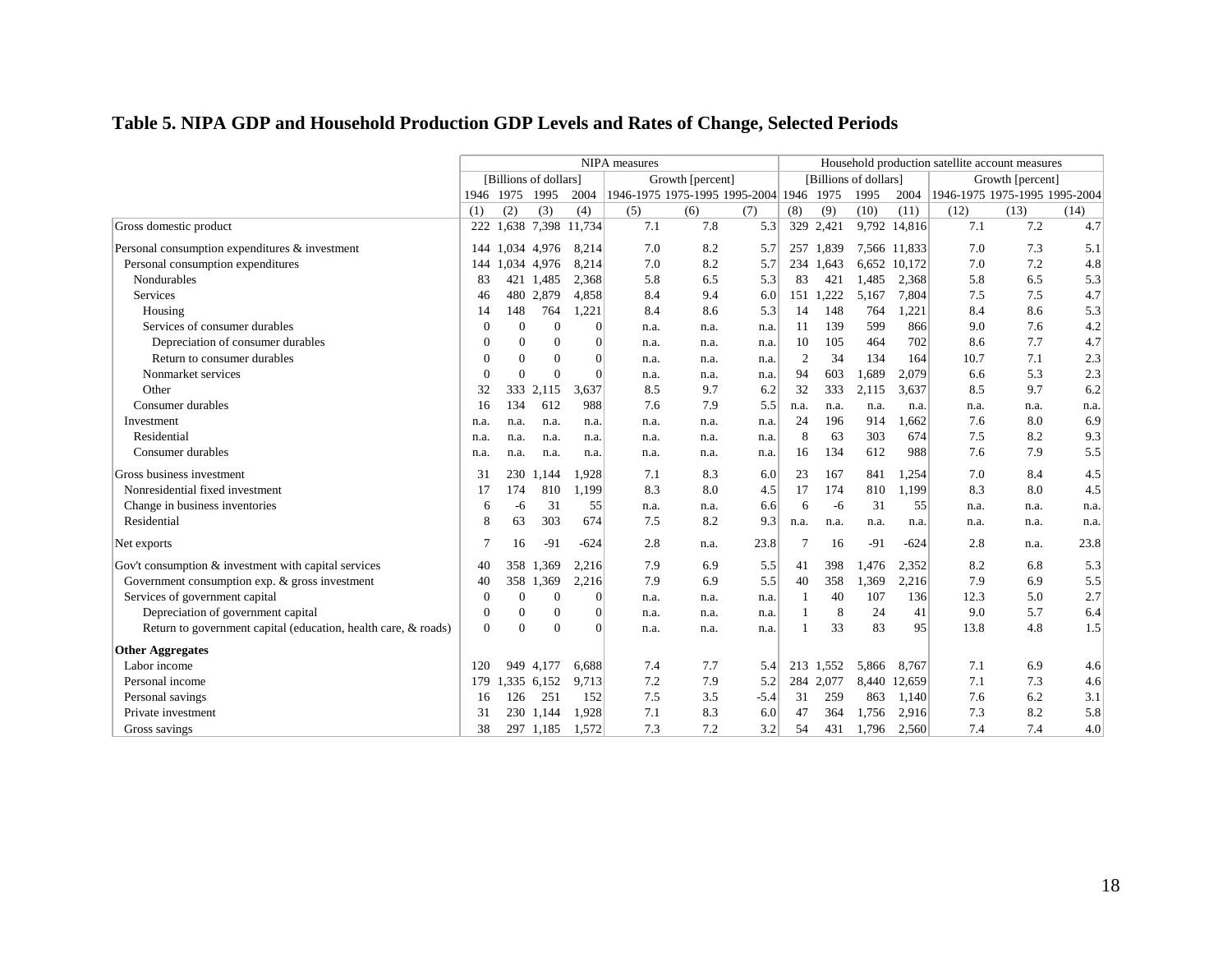# **Table 6. Female Household Production, 1985-2004**

|                                                 | 1985     | 2004        | <b>Change</b> |
|-------------------------------------------------|----------|-------------|---------------|
| Percent of women                                |          |             |               |
| Employed                                        | 50.5     | 56.0        | 5.5           |
| Not employed                                    | 49.5     | 44.0        | $-5.5$        |
| Nonmarket labor hours per week                  | Robinson | <b>ATUS</b> |               |
| Employed women                                  | 26.7     | 24.6        | $-2.1$        |
| Not employed women                              | 40.1     | 32.7        | $-7.3$        |
| Weighted average nonmarket labor hours per week |          |             |               |
| Employed women                                  | 13.5     | 13.8        | 0.3           |
| Not employed women                              | 19.8     | 14.4        | $-5.4$        |
| Total                                           | 33.3     | 28.2        | $-5.1$        |
| Using 2004 employment status weights            |          |             |               |
| Employed women                                  | 14.9     | 13.8        | $-1.2$        |
| Not employed women                              | 17.6     | 14.4        | $-3.2$        |
| Total                                           | 32.5     | 28.2        | $-4.4$        |
| Percent of total change                         |          |             | 86            |
| Using 2004 (ATUS) nonmarket labor hours         |          |             |               |
| Employed women                                  | 12.4     | 13.8        | 1.4           |
| Not employed women                              | 16.2     | 14.4        | $-1.8$        |
| Total                                           | 28.6     | 28.2        | $-0.5$        |
| Percent of total change                         |          |             | 9             |

Note: Numbers may not be additive due to rounding.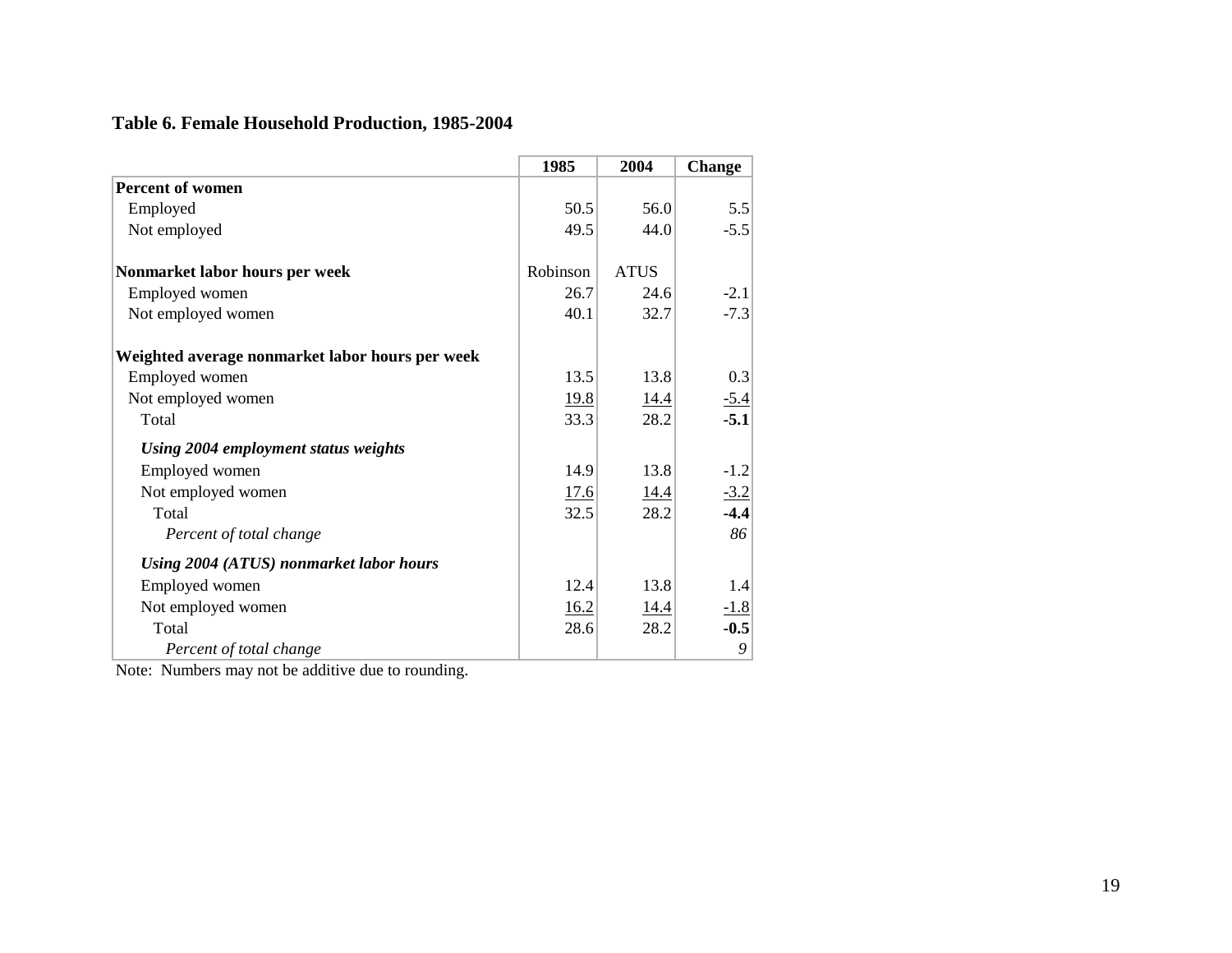# **Table 7. Cooking Example – Restaurant vs. Home, 1985-2004**

|                                                                |         |          |        |            | <b>Share of expenses</b> |                                      |
|----------------------------------------------------------------|---------|----------|--------|------------|--------------------------|--------------------------------------|
| [Dollars in billions]                                          | 1985    | 2004     | Growth | 1985       | 2004                     | <b>Price used</b>                    |
| <b>Food price indexes</b>                                      |         |          |        |            |                          |                                      |
| Food purchased for off-premise consumption                     | 69.0    | 109.5    | 2.5    |            |                          |                                      |
| Purchased meals and beverages                                  | 63.9    | 111.5    | 3.0    |            |                          |                                      |
| Labor                                                          |         |          |        |            |                          |                                      |
| Cooking hours per week                                         | 4.6     | 2.7      | $-2.7$ |            |                          |                                      |
| All household production hours per week                        | 25.6    | 22.5     | $-0.7$ |            |                          |                                      |
| Cooking share of household production                          | 17.9    | 12.1     |        |            |                          |                                      |
| Cooking share of all hours in a week                           | 2.7     | 1.6      |        |            |                          |                                      |
| Average hourly compensation                                    |         |          |        |            |                          |                                      |
| All workers                                                    | 12.44   | 25.94    | 3.9    |            |                          |                                      |
| Private households (housekeeper)                               | 4.69    | 7.92     | 2.8    |            |                          |                                      |
| <b>Difference</b>                                              | 7.75    | 18.02    | 4.5    |            |                          |                                      |
| Capital                                                        |         |          |        |            |                          |                                      |
| Consumer durables services                                     | 359.4   | 866.2    | 4.7    |            |                          |                                      |
| Net stock of consumer durables                                 | 1,284.9 | 3,578.0  | 5.5    |            |                          |                                      |
| Return on consumer durables (services / net stock)             | 28.0    | 24.2     | $-0.8$ |            |                          |                                      |
| Housing services                                               | 412.7   | 1,221.1  | 5.9    |            |                          |                                      |
| Net stock of residential capital                               | 4,601.3 | 14,473.3 | 6.2    |            |                          |                                      |
| Return on housing (services / net stock)                       | 9.0     | 8.4      | $-0.3$ |            |                          |                                      |
| <b>Expenses</b>                                                |         |          |        |            |                          |                                      |
| Food:                                                          |         |          |        |            |                          |                                      |
| Food purchased for off-premise consumption                     | 310.5   | 688.4    | 4.3    | 21         |                          | 36 Off-premise consumption growth    |
| Labor:                                                         |         |          |        |            |                          |                                      |
| Annual cooking hours * private households compensation         | 1,115.3 | 1,121.6  | 0.0    | 74         |                          | 58 All worker compensation growth    |
| Capital:                                                       |         |          |        |            |                          |                                      |
| Cooking share of production hours * consumer durables services | 64.2    | 104.9    | 2.6    | 4          |                          | 5 Return on consumer durables growth |
| Cooking share of all hours * housing services                  | 11.2    | 19.8     | 3.0    |            |                          | Return on housing growth             |
| <b>Total</b>                                                   | 1,501.3 | 1,934.8  | 1.3    | <b>100</b> | <b>100</b>               |                                      |
|                                                                |         |          |        | 3.4        |                          | 3.1 Weighted average $1$             |

1. Share of total expenses multiplied by the price index indicated under "Price used."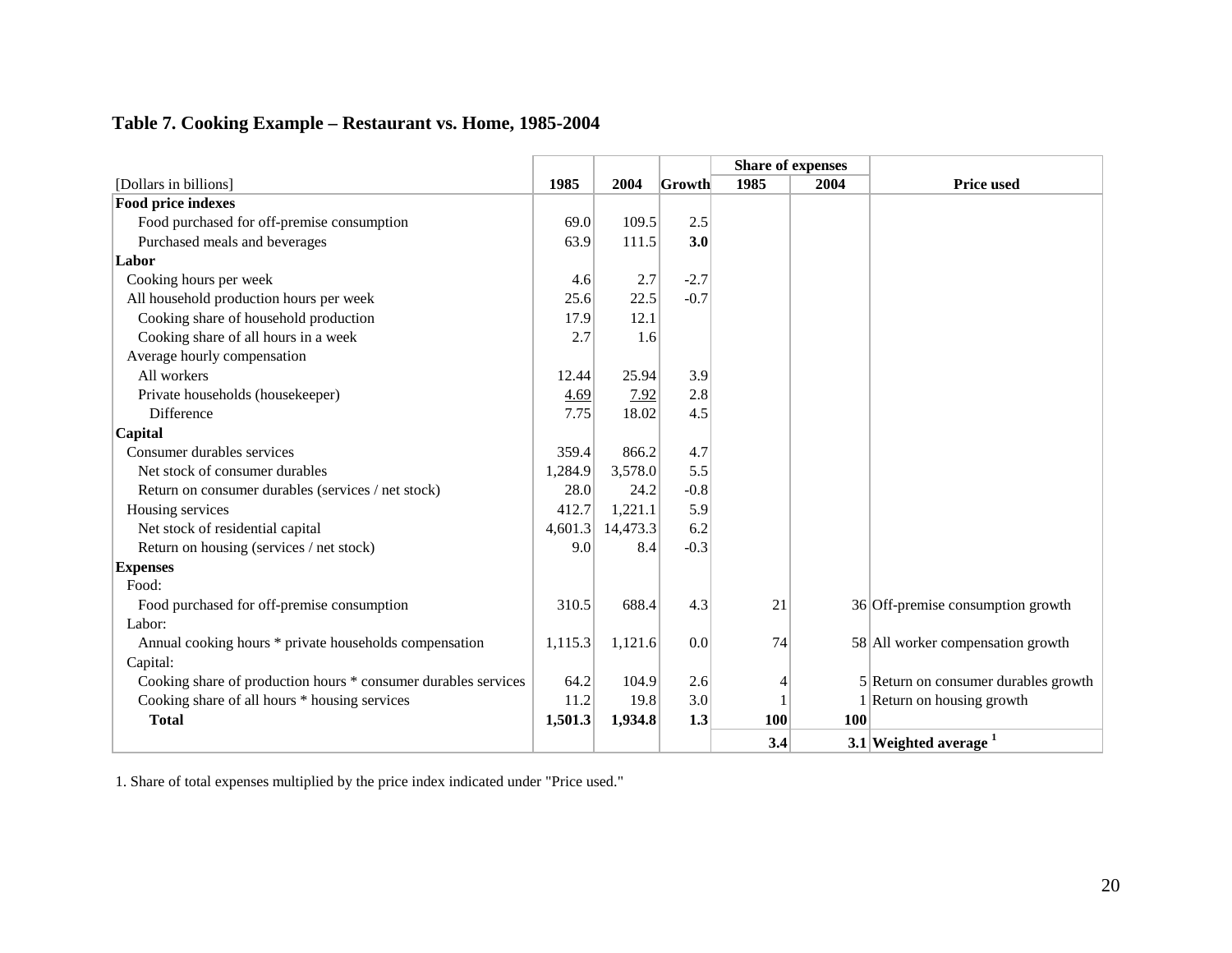# **Table 8. Household Production GDP Using Various Compensation for Nonmarket Labor, 1985-2004**

|                                                          | 1985     |                |            |              |               |               |          | 2004   |            |              |             |         |  |  |  |
|----------------------------------------------------------|----------|----------------|------------|--------------|---------------|---------------|----------|--------|------------|--------------|-------------|---------|--|--|--|
|                                                          |          | House-         |            | Quality-adj. |               | Minimum       |          | House- |            | Quality-adj. |             | Minimum |  |  |  |
| [Billions of dollars]<br>Valuation approach :            | Existing | keeper         | Specialist | specialist   | Opportunity   | wage          | Existing | keeper | Specialist | specialist   | Opportunity | wage    |  |  |  |
| Adjusted gross domestic product                          | 4,220    | 5,802          | 6.095      | 5,872        | 7,655         | 5,481         | 11,734   | 14,816 | 15,454     | 14.994       | 19,550      | 14,089  |  |  |  |
| Personal consumption expenditures and investment         | 2.909    | 4,390          | 4.683      | 4.460        | 6,243         | 4,069         | 8.888    | 11,833 | 12,472     | 12,012       | 16,568      | 11.107  |  |  |  |
| Personal consumption expenditures                        | 2,357    | 3.839          | 4,131      | 3,909        | 5,692         | 3,517         | 7,227    | 10.172 | 10,810     | 10,350       | 14.906      | 9.445   |  |  |  |
| <b>Nondurables</b>                                       | 929      | 929            | 929        | 929          | 929           | 929           | 2,368    | 2,368  | 2,368      | 2,368        | 2,368       | 2,368   |  |  |  |
| Services                                                 | 1,428    | 2.910          | 3,203      | 2,980        | 4,763         | 2,589         | 4,858    | 7.804  | 8,442      | 7,982        | 12,538      | 7,077   |  |  |  |
| Housing                                                  | 413      | 413            | 413        | 413          | 413           | 413           | 1,221    | 1.221  | 1,221      | 1,221        | 1,221       | 1,221   |  |  |  |
| Services of consumer durables                            |          | 359            | 359        | 359          | 359           | 359           |          | 866    | 866        | 866          | 866         | 866     |  |  |  |
| Nonmarket services                                       |          | 1,122          | 1,415      | 1,192        | 2,976         | 801           |          | 2,079  | 2,718      | 2,258        | 6,814       | 1,353   |  |  |  |
| Other                                                    | 1,015    | 1,015          | 1,015      | 1,015        | 1,015         | 1,015         | 3,637    | 3,637  | 3,637      | 3,637        | 3,637       | 3,637   |  |  |  |
| Investment                                               | 552      | 552            | 552        | 552          | 552           | 552           | 1,662    | 1,662  | 1,662      | 1,662        | 1,662       | 1,662   |  |  |  |
| Residential                                              | 188      | 188            | 188        | 188          | 188           | 188           | 674      | 674    | 674        | 674          | 674         | 674     |  |  |  |
| Consumer durables                                        | 364      | 364            | 364        | 364          | 364           | 364           | 988      | 988    | 988        | 988          | 988         | 988     |  |  |  |
| Gross business investment                                | 548      | 548            | 548        | 548          | 548           | 548           | 1,254    | 1.254  | 1,254      | 1,254        | 1,254       | 1,254   |  |  |  |
| Nonresidential fixed investment                          | 526      | 526            | 526        | 526          | 526           | 526           | 1,199    | 1,199  | 1,199      | 1,199        | 1,199       | 1,199   |  |  |  |
| Change in business inventories                           | 22       | 22             | 22         | 22           | 22            | 22            | 55       | 55     | 55         | 55           | 55          | 55      |  |  |  |
| Net exports                                              | $-115$   | $-115$         | $-115$     | $-115$       | $-115$        | $-115$        | $-624$   | $-624$ | $-624$     | $-624$       | $-624$      | $-624$  |  |  |  |
| Adjusted government consumption and investment           | 879      | 979            | 979        | 979          | 979           | 979           | 2,216    | 2.352  | 2,352      | 2,352        | 2,352       | 2,352   |  |  |  |
| Government consumption expenditures and gross investment | 879      | 879            | 879        | 879          | 879           | 879           | 2,216    | 2,216  | 2,216      | 2,216        | 2,216       | 2,216   |  |  |  |
| Plus: Services of government capital                     | $\Omega$ | 100            | 100        | 100          | 100           | 100           | $\Omega$ | 136    | 136        | 136          | 136         | 136     |  |  |  |
| Addenda:                                                 |          |                |            |              |               |               |          |        |            |              |             |         |  |  |  |
| Share of NIPA ("Existing") GDP:                          |          |                |            |              |               |               |          |        |            |              |             |         |  |  |  |
| Nonmarket services                                       |          | 27             | 34         | 28           | 71            | 19            | $\Omega$ | 18     | 23         | 19           | 58          | 12      |  |  |  |
| PCE and household investment                             | 69       | 104            | 111        | 106          | 148           | 96            | 76       | 101    | 106        | 102          | 141         | 95      |  |  |  |
| Government capital services                              |          | $\mathfrak{D}$ |            |              | $\mathcal{D}$ | $\mathcal{D}$ | $\Omega$ |        |            |              |             |         |  |  |  |
| Share of respective household production GDP:            |          |                |            |              |               |               |          |        |            |              |             |         |  |  |  |
| Nonmarket services                                       |          | 19             | 23         | 20           | 39            | 15            |          | 14     | 18         | 15           | 35          | 10      |  |  |  |
| PCE and household investment                             |          | 76             | 77         | 76           | 82            | 74            | 76       | 80     | 81         | 80           | 85          | 79      |  |  |  |
| Government capital services                              |          | $\overline{2}$ | $\gamma$   |              |               | $\gamma$      | $\Omega$ |        |            |              |             |         |  |  |  |

|                                                          |                               |      |        |            | Growth, 1985-2004 |             |         |
|----------------------------------------------------------|-------------------------------|------|--------|------------|-------------------|-------------|---------|
|                                                          |                               |      | House- |            | Quality-adj.      |             | Minimum |
| [Billions of dollars]                                    | Valuation approach : Existing |      | keeper | Specialist | specialist        | Opportunity | wage    |
| Adjusted gross domestic product                          |                               | 5.5  | 5.1    | 5.0        | 5.1               | 5.1         | 5.1     |
| Personal consumption expenditures and investment         |                               | 6.1  | 5.4    | 5.3        | 5.4               | 5.3         | 5.4     |
| Personal consumption expenditures                        |                               | 6.1  | 5.3    | 5.2        | 5.3               | 5.2         | 5.3     |
| <b>Nondurables</b>                                       |                               | 5.1  | 5.1    | 5.1        | 5.1               | 5.1         | 5.1     |
| <b>Services</b>                                          |                               | 6.7  | 5.3    | 5.2        | 5.3               | 5.2         | 5.4     |
| Housing                                                  |                               | 5.9  | 5.9    | 5.9        | 5.9               | 5.9         | 5.9     |
| Services of consumer durables                            |                               | n.a. | 4.7    | 4.7        | 4.7               | 4.7         | 4.7     |
| Nonmarket services                                       |                               | n.a. | 3.3    | 3.5        | 3.4               | 4.5         | 2.8     |
| Other                                                    |                               | 6.9  | 6.9    | 6.9        | 6.9               | 6.9         | 6.9     |
| Investment                                               |                               | 6.0  | 6.0    | 6.0        | 6.0               | 6.0         | 6.0     |
| Residential                                              |                               | 6.9  | 6.9    | 6.9        | 6.9               | 6.9         | 6.9     |
| Consumer durables                                        |                               | 5.4  | 5.4    | 5.4        | 5.4               | 5.4         | 5.4     |
| Gross business investment                                |                               | 4.5  | 4.5    | 4.5        | 4.5               | 4.5         | 4.5     |
| Nonresidential fixed investment                          |                               | 4.4  | 4.4    | 4.4        | 4.4               | 4.4         | 4.4     |
| Change in business inventories                           |                               | 5.0  | 5.0    | 5.0        | 5.0               | 5.0         | 5.0     |
| Net exports                                              |                               | 9.3  | 9.3    | 9.3        | 9.3               | 9.3         | 9.3     |
| Adjusted government consumption and investment           |                               | 5.0  | 4.7    | 4.7        | 4.7               | 4.7         | 4.7     |
| Government consumption expenditures and gross investment |                               | 5.0  | 5.0    | 5.0        | 5.0               | 5.0         | 5.0     |
| Plus: Services of government capital                     |                               | n.a. | 1.6    | 1.6        | 1.6               | 1.6         | 1.6     |

Note: "Existing" (or NIPA) GDP accounts are reorganized to compare to the household production account scenarios shown in the table.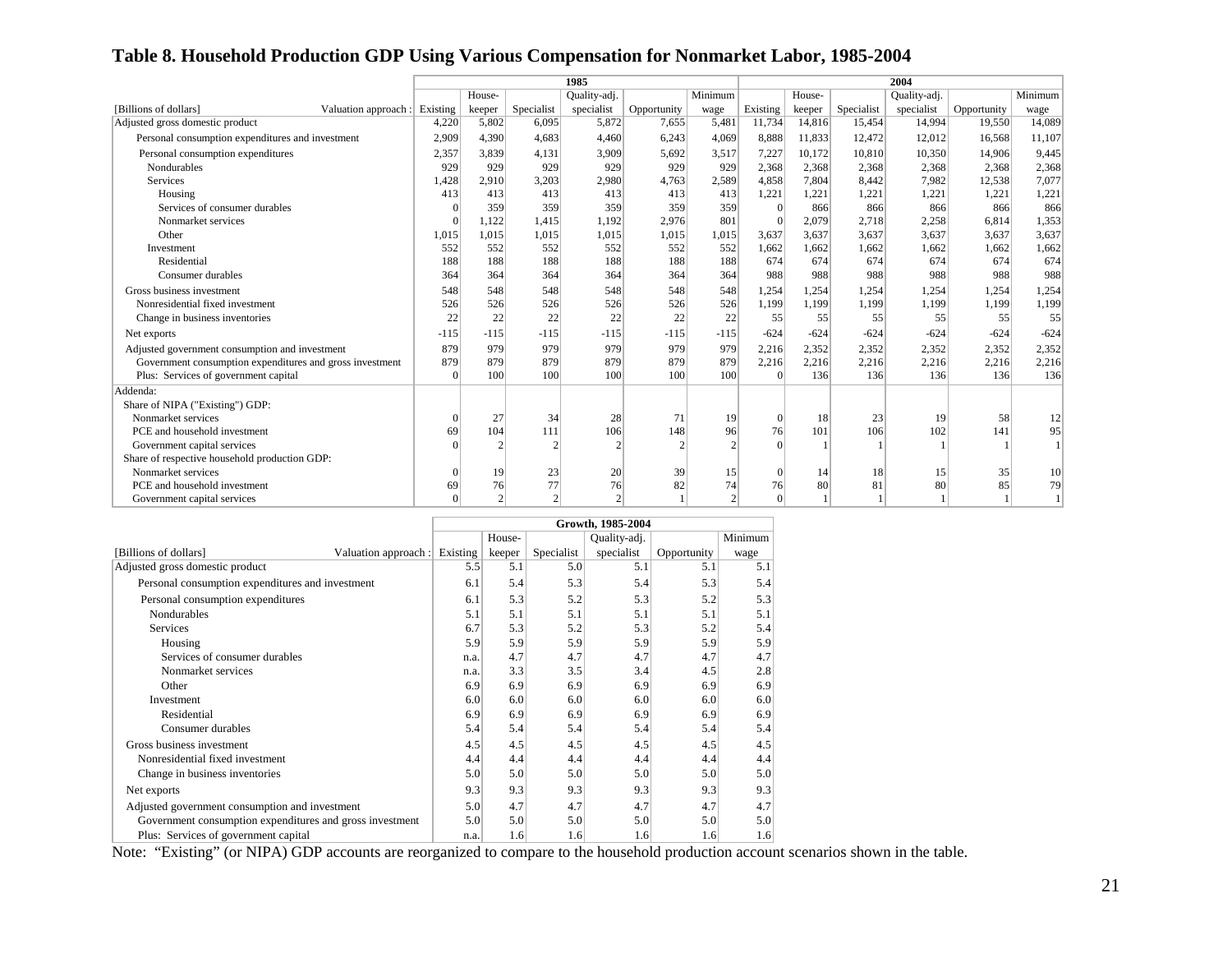| Appendix 1. Mapping of ATUS Categories to Robinson (1985) Categories |
|----------------------------------------------------------------------|
|----------------------------------------------------------------------|

|                      | <b>ATUS</b> tier     |                                                                                                                                               |
|----------------------|----------------------|-----------------------------------------------------------------------------------------------------------------------------------------------|
| Robinson             | code                 | <b>ATUS</b> category                                                                                                                          |
| Cooking              | $02 - 02 - 01$       | Household Activities: Food and drink preparation                                                                                              |
|                      | $02 - 02 - 02$       | Household Activities: Food presentation                                                                                                       |
| Cleaning             | 02-01-01             | Household Activities: Interior cleaning                                                                                                       |
|                      | $02 - 01 - 04$       | Household Activities: Storing interior household items, including food                                                                        |
|                      | $02 - 02 - 03$       | Household Activities: Kitchen and food clean-up                                                                                               |
|                      | 02-04-01             | Household Activities: Exterior cleaning                                                                                                       |
| Laundry              | $02 - 01 - 02$       | Household Activities: Laundry                                                                                                                 |
| Management,          | 02-09-01             | Household Activities: Financial management                                                                                                    |
| paperwork            | 02-09-02             | Household Activities: Household and personal organization and planning                                                                        |
|                      | 02-09-03<br>02-09-04 | Household Activities: Household and personal mail and messages (except e-mail)                                                                |
|                      | $02-09-05$           | Household Activities: Household and personal e-mail and messages<br>Household Activities: Home security                                       |
|                      | 02-09-99             | Household Activities: Household management, n.e.c*                                                                                            |
| Animal, plant care / | $02 - 05$            | Household Activities: Lawn, Garden, and Houseplants                                                                                           |
| yard, outdoor work * | 02-06                | Household Activities: Animals and Pets                                                                                                        |
| Repairs, maintenance | $02 - 01 - 03$       | Household Activities: Sewing, repairing, and maintaining textiles                                                                             |
|                      | 02-03-01             | Household Activities: Interior arrangement, decoration, and repairs                                                                           |
|                      | 02-03-02             | Household Activities: Building and repairing furniture                                                                                        |
|                      | 02-03-03             | Household Activities: Heating and cooling                                                                                                     |
|                      | 02-03-99             | Household Activities: Interior maintenance, repair, and decoration, n.e.c.*                                                                   |
|                      | $02 - 04 - 02$       | Household Activities: Exterior repair, improvements, and decoration                                                                           |
|                      | 02-07-01             | Household Activities: Vehicle repair and maintenance (by self)                                                                                |
|                      | 02-08-01             | Household Activities: Appliance and tool set-up, repair, and maintenance (by self)                                                            |
| Child care           | $03 - 01$            | Caring For and Helping Household Members: Caring For and Helping Household Children                                                           |
|                      | 03-02                | Caring For and Helping Household Members: Activities Related to household Children's Education                                                |
|                      | $03-03$              | Caring For and Helping Household Members: Activities Related to household Children's Health                                                   |
| Shopping             | $07 - 01$            | Consumer Purchases: Shopping (Store, Telephone, Internet)                                                                                     |
|                      | 16-04                | Telephone Calls: Telephone calls to/from salespeople                                                                                          |
| Services             | 08-01                | Professional and Personal Care Services: Childcare Services                                                                                   |
|                      | 16-03                | Telephone Calls: Telephone calls to/from education services providers                                                                         |
|                      | 16-07                | Telephone Calls: Telephone calls to/from paid child or adult care providers                                                                   |
|                      | 08-02                | Professional and Personal Care Services: Financial Services and Banking                                                                       |
|                      | 08-03                | Professional and Personal Care Services: Legal Services                                                                                       |
|                      | 08-06                | Professional and Personal Care Services: Real Estate                                                                                          |
|                      | 08-07                | Professional and Personal Care Services: Veterinary Services (excluding grooming)                                                             |
|                      | 08-08                | Professional and Personal Care Services: Security Procedures Related to Professional/Personal Services                                        |
|                      | 16-05                | Telephone Calls: Telephone calls to/from professional or personal care services providers                                                     |
|                      | $09-01$              | Household Services: Household Services (not done by self)                                                                                     |
|                      | $09 - 02$            | Household Services: Home Maintenance, Repair, Decoration, and Construction (not done by self)                                                 |
|                      | $09-03$              | Household Services: Pet Services (not done by self, not vet)                                                                                  |
|                      | $09 - 04$            | Household Services: Lawn and Garden Services (not done by self)                                                                               |
|                      | $09 - 05$<br>09-99   | Household Services: Vehicle Maintenance and Repair Services (not done by self)                                                                |
|                      | 16-06                | Household Services: Household Services, n.e.c*                                                                                                |
|                      | $10 - 01$            | Telephone Calls: Telephone calls to/from household services providers<br>Government Services and Civic Obligations: Using Government Services |
|                      | 10-03-01             | Government Services and Civic Obligations: Waiting associated with using police/fire services                                                 |
|                      | 10-03-02             | Government Services and Civic Obligations: Waiting associated with obtaining licenses                                                         |
|                      | $10 - 04$            | Government Services and Civic Obligations: Security Procedures Related to Government Services/Civic Obligations                               |
|                      | 16-08                | Telephone Calls: Telephone calls to/from government officials                                                                                 |
| Travel               | 17-02                | Traveling: Travel Related to Household Activities                                                                                             |
|                      | 17-03                | Traveling: Travel Related to Caring For and Helping household Members                                                                         |
|                      | 17-07                | Traveling: Travel Related to Consumer Purchases                                                                                               |
|                      | 17-08                | Traveling: Travel Related to Using Professional and Personal Care Services                                                                    |
|                      | 17-09                | Traveling: Travel Related to Using Household Services                                                                                         |
| Health care **       | 08-04                | Professional and Personal Care Services: Medical and Care Services                                                                            |
|                      | $03 - 04$            | Caring For and Helping Household Members: Caring For Household Adults                                                                         |
|                      | $03 - 05$            | Caring For and Helping Household Members: Helping Household Adults                                                                            |
|                      | 03-99                | Caring For and Helping Household Members: Caring for and helping household members, n.e.c                                                     |

\* Combined two categories as published in Robinson since could not break out in ATUS data.

\*\* For Robinson based on 10% of time spent on "Grooming, Personal, Travel, and Other" to account for time spent caring for and assisting others.